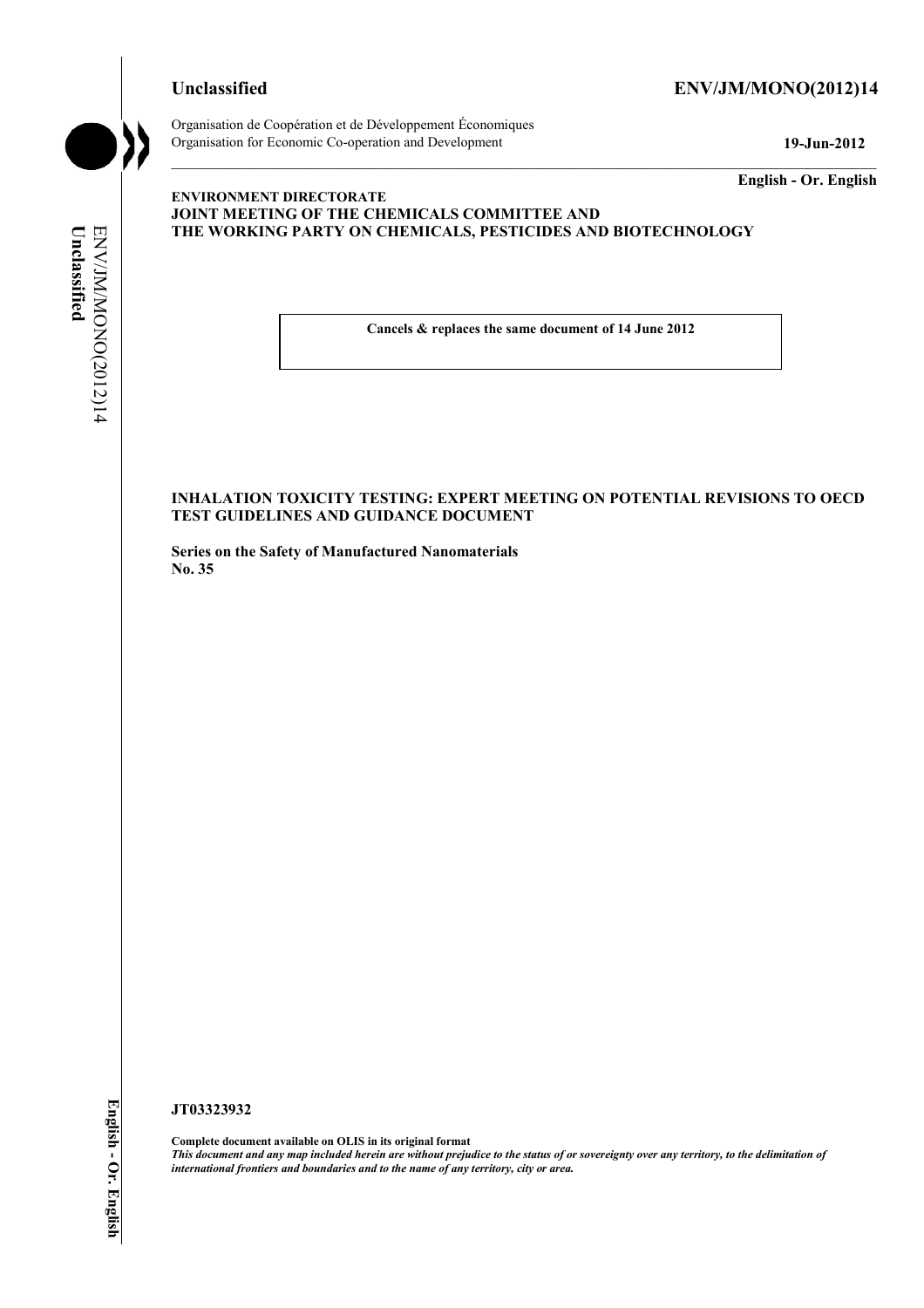## **OECD Environment, Health and Safety Publications**

**Series on the Safety of Manufactured Nanomaterials** 

**No. 35** 

## **INHALATION TOXICITY TESTING: EXPERT MEETING ON POTENTIAL REVISIONS TO OECD TEST GUIDELINES AND GUIDANCE DOCUMENT**



**Environment Directorate ORGANISATION FOR ECONOMIC CO-OPERATION AND DEVELOPMENT Paris, 2012**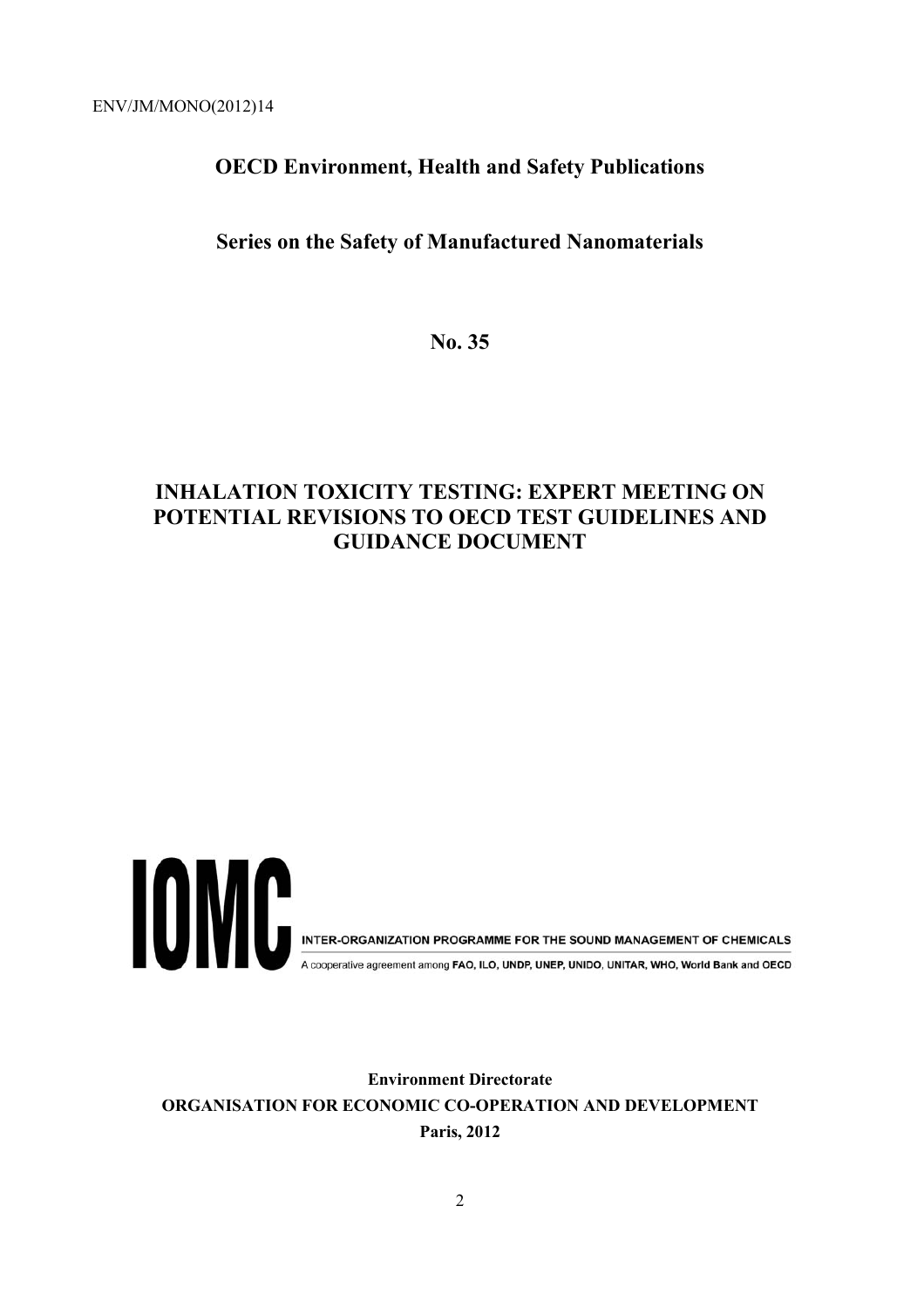#### *Also published in the Series of Safety of Manufactured Nanomaterials:*

- No. 1, *Report of the OECD Workshop on the Safety of Manufactured Nanomaterials: Building Co-operation, Co-ordination and Communication (2006)*
- No. 2, *Current Developments/ Activities on the Safety of Manufactured Nanomaterials: Tour de table at the 1st Meeting of the Working Party on Manufactured Nanomaterials (2006)*
- No. 3, *Current Developments/ Activities on the Safety of Manufactured Nanomaterials: Tour de table at the 2nd Meeting of the Working Party on Manufactured Nanomaterials (2007)*
- No. 4, *Manufactured Nanomaterials: Programme of Work 2006-2008 (2008)*
- No. 5, *Current Developments/ Activities on the Safety of Manufactured Nanomaterials: Tour de table at the 3rd Meeting of the Working Party on Manufactured Nanomaterials (2008)*
- No. 6, *List of Manufactured Nanomaterials and List of Endpoints for Phase One of the OECD Testing Programme (2008)*
- No. 7*, Current Developments/ Activities on the Safety of Manufactured Nanomaterials: Tour de table at the 4th Meeting of the Working Party on Manufactured Nanomaterials (2008)*
- No. 8, *Preliminary Analysis of Exposure Measurement and Exposure Mitigation in Occupational Settings: Manufactured Nanomaterials (2009)*
- No. 9, *EHS Research Strategies on Manufactured Nanomaterials: Compilation of Outputs (2009)*
- No. 10*, Identification, Compilation and Analysis of Guidance Information for Exposure Measurement and Exposure Mitigation: Manufactured Nanomaterials (2009)*
- No. 11*, Emission Assessment for the Identification of Sources and Release of Airborne Manufactured Nanomaterials in the Workplace: Compilation of Existing Guidance (2009)*
- No. 12, *Comparison of Guidance on Selection of Skin Protective Equipment and Respirators for Use in the Workplace: Manufactured Nanomaterials (2009)*
- No. 13, *Report of an OECD Workshop on Exposure Assessment and Exposure Mitigation: Manufactured Nanomaterials (2009)*
- No. 14*, Guidance Manual for the Testing of Manufactured Nanomaterials: OECD Sponsorship Programme (2009)*
- No. 15*, Preliminary Review of OECD Test Guidelines for their Applicability to Manufactured Nanomaterials (2009)*
- No. 16*, Manufactured Nanomaterials: Work Programme 2009-2012 (2009)*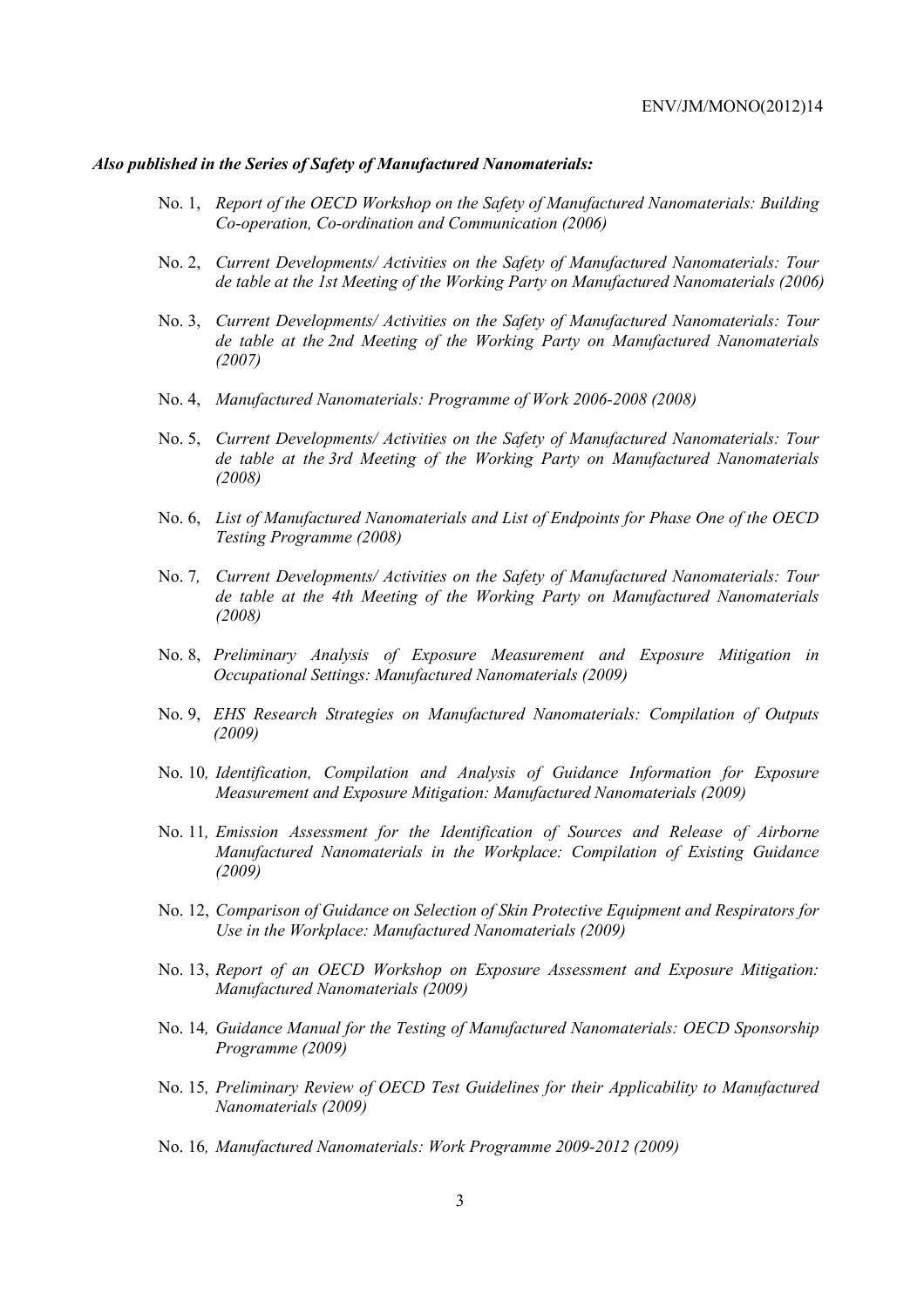- No. 17, *Current Development/ Activities on the Safety of Manufactured Nanomaterials: Tour de table at the 5th Meeting of the Working Party on Manufactured Nanomaterials (2009)*
- No. 18, *Manufactured Nanomaterials: Roadmap for Activities during 2009 and 2010 (2009)*
- No. 19, *Analysis of Information Gathering Initiative on Manufactured Nanomaterials (2009)*
- No. 20, *Current Development/ Activities on the Safety of Manufactured Nanomaterials: Tour de table at the 6th Meeting of the Working Party on Manufactured Nanomaterials (2010)*
- No. 21, *Report of the Workshop on Risk Assessment of Manufactured Nanomaterials in a Regulatory Context (2010)*
- No. 22, *OECD Programme on the Safety of Manufactured Nanomaterials 2009-2012: Operational Plans of the Projects (2010)*
- No. 23, *Report of the Questionnaire on Regulatory Regimes for Manufactured Nanomaterials (2010)*
- No. 24, *Preliminary Guidance Notes on Sample Preparation and Dosimetry for the Safety Testing of Manufactured Nanomaterials (2010)*
- No. 25, *Guidance Manual for the Testing of Manufactured Nanomaterials: OECD Sponsorship Programme: First Revision (2010)*
- No. 26, *Current Development/ Activities on the Safety of Manufactured Nanomaterials: Tour de table at the 7th Meeting of the Working Party on Manufactured Nanomaterials (2010)*
- No. 27, *List of Manufactured Nanomaterials and List of Endpoints for Phase One of the Sponsorship Programme for the Testing Manufactured Nanomaterials: Revised (2010)*
- No. 28, *Compilation and Comparison of Guidelines Related to Exposure to Nanomaterials in Laboratories (2010)*
- No. 29, *Current Development/ Activities on the Safety of Manufactured Nanomaterials: Tour de table at the 8th Meeting of the Working Party on Manufactured Nanomaterials (2011)*
- No. 30, *Regulated Nanomaterials: 2006-2009(2011)*
- No. 31, *Information Gathering Schemes on Nanomaterials: Lessons Learned and Reported Information (2011)*
- No. 32, *National Activities on Life Cycle Assessment of Nanomaterials (2011)*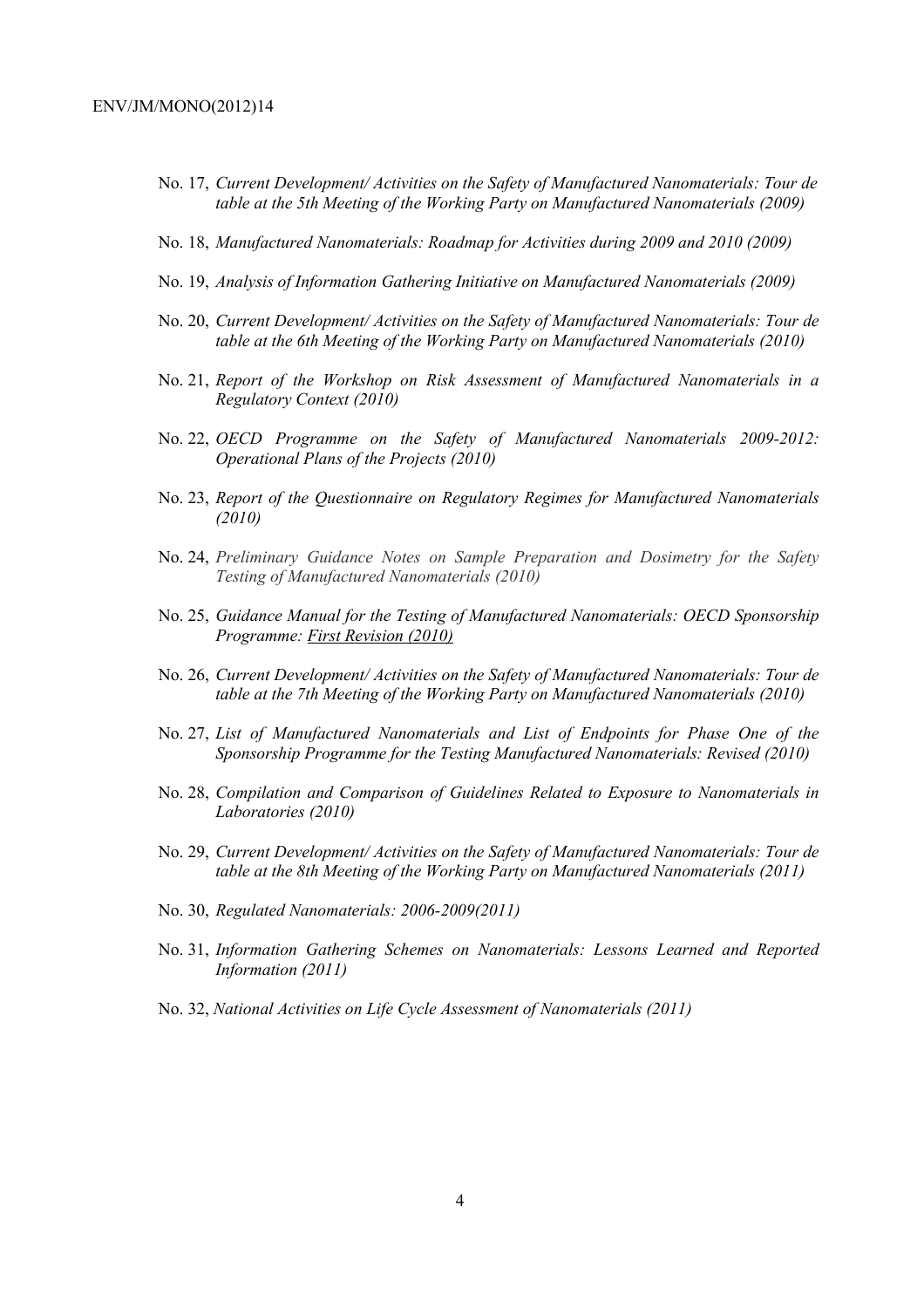No. 33, *Important Issues on Risk Assessment of Manufactured Nanomaterials (2012)* 

 No. 34, *Current Development/ Activities on the Safety of Manufactured Nanomaterials: Tour de table at the 9th Meeting of the Working Party on Manufactured Nanomaterials (2012)* 

*© OECD 2012* 

*Applications for permission to reproduce or translate all or part of this material should be made to: RIGHTS@oecd.org, Head of Publications Service, OECD, 2 rue André-Pascal, 75775 Paris Cedex 16, France*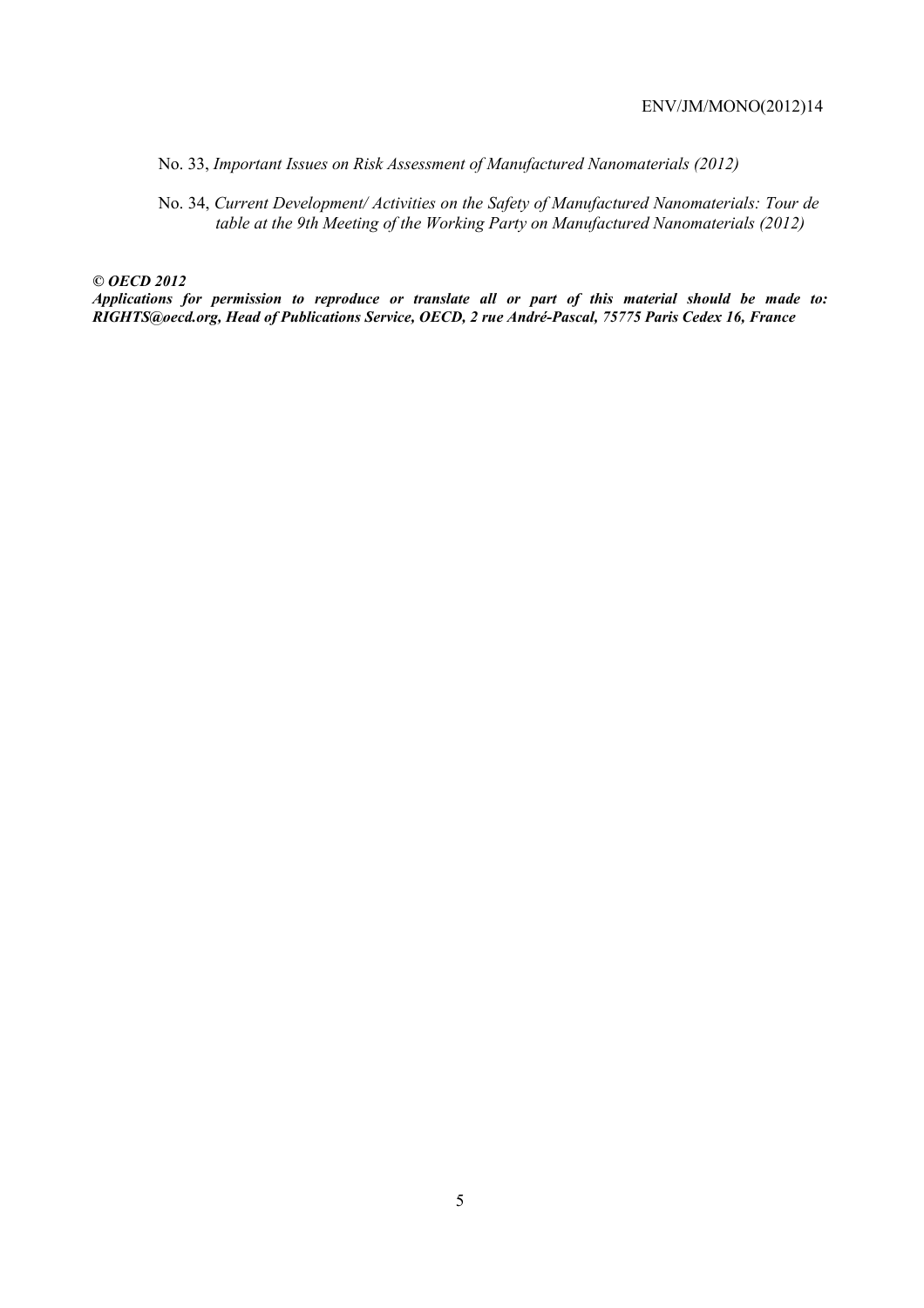### **ABOUT THE OECD**

The Organisation for Economic Co-operation and Development (OECD) is an intergovernmental organisation in which representatives of 34 industrialised countries in North and South America, Europe and the Asia and Pacific region, as well as the European Commission, meet to co-ordinate and harmonise policies, discuss issues of mutual concern, and work together to respond to international problems. Most of the OECD's work is carried out by more than 200 specialised committees and working groups composed of member country delegates. Observers from several countries with special status at the OECD, and from interested international organisations, attend many of the OECD's workshops and other meetings. Committees and working groups are served by the OECD Secretariat, located in Paris, France, which is organised into directorates and divisions.

The Environment, Health and Safety Division publishes free-of-charge documents in eleven different series: **Testing and Assessment**; **Good Laboratory Practice and Compliance Monitoring; Pesticides; Biocides; Risk Management; Harmonisation of Regulatory Oversight in Biotechnology; Safety of Novel Foods and Feeds; Chemical Accidents; Pollutant Release and Transfer Registers; Emission Scenario Documents;** and **Safety of Manufactured Nanomaterials.** More information about the Environment, Health and Safety Programme and EHS publications is available on the OECD's World Wide Web site (www.oecd.org/ehs/).

*This publication was developed in the IOMC context. The contents do not necessarily reflect the views or stated policies of individual IOMC Participating Organizations.* 

The Inter-Organisation Programme for the Sound Management of Chemicals (IOMC) was established in 1995 following recommendations made by the 1992 UN Conference on Environment and Development to strengthen co-operation and increase international co-ordination in the field of chemical safety. The Participating Organisations are FAO, ILO, UNDP, UNEP, UNIDO, UNITAR, WHO, World Bank and OECD. The purpose of the IOMC is to promote co-ordination of the policies and activities pursued by the Participating Organisations, jointly or separately, to achieve the sound management of chemicals in relation to human health and the environment.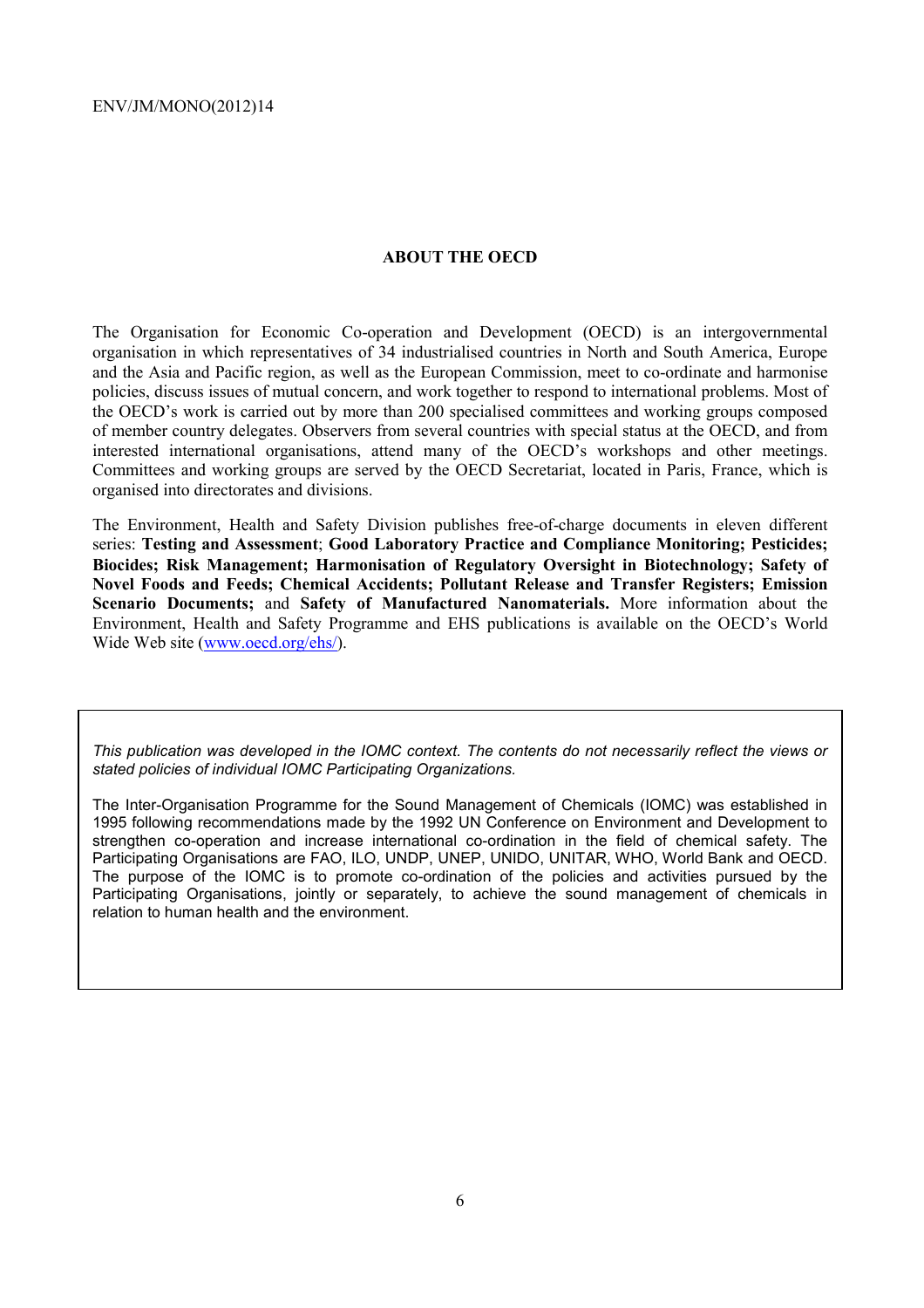**This publication is available electronically, at no charge.** 

**For this and many other Environment, Health and Safety publications, consult the OECD's World Wide Web site (www.oecd.org/ehs/)** 

**or contact:** 

**OECD Environment Directorate, Environment, Health and Safety Division 2 rue André-Pascal 75775 Paris Cedex 16 France** 

**Fax: (33-1) 44 30 61 80** 

**E-mail: ehscont@oecd.org**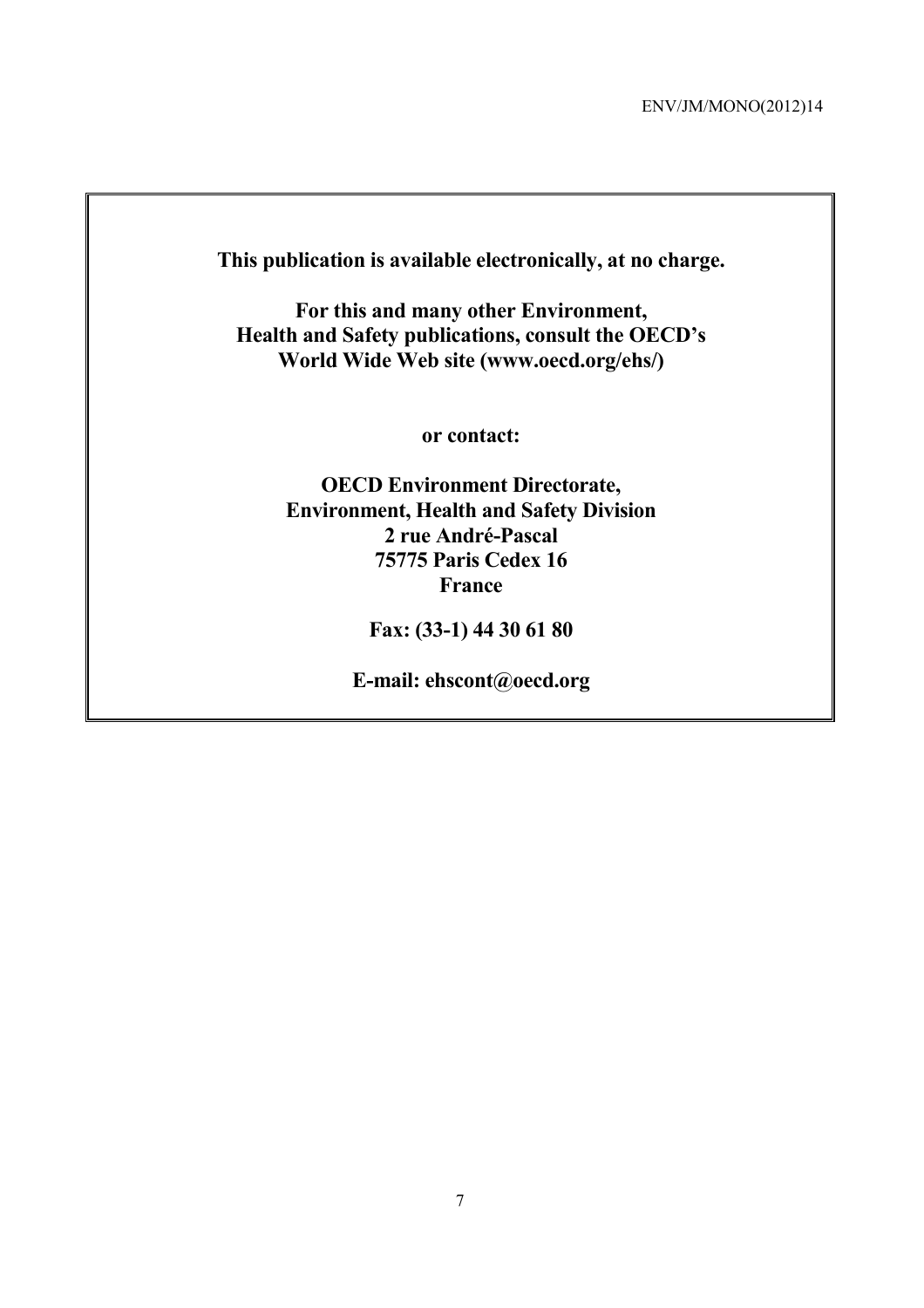### **FOREWORD**

The OECD Joint Meeting of the Chemicals Committee and Working Party on Chemicals, Pesticides and Biotechnology (the Joint Meeting) held a Special Session on the Potential Implications of Manufactured Nanomaterials for Human Health and Environmental Safety (June 2005). This was the first opportunity for OECD member countries, together with observers and invited experts, to begin to identify human health and environmental safety related aspects of manufactured nanomaterials. The scope of this session was intended to address the chemicals sector.

As a follow-up, the Joint Meeting decided to hold a Workshop on the Safety of Manufactured Nanomaterials in December 2005, in Washington, D.C. The main objective was to determine the "state of the art" for the safety assessment of manufactured nanomaterials with a particular focus on identifying future needs for risk assessment within a regulatory context.

Based on the conclusions and recommendations of the Workshop [ENV/JM/MONO(2006)19] it was recognised as essential to ensure the efficient assessment of manufactured nanomaterials so as to avoid adverse effects from the use of these materials in the short, medium and longer term. With this in mind, the OECD Council established the OECD Working Party on Manufactured Nanomaterials (WPMN) as a subsidiary body of the OECD Chemicals Committee in September 2006. This programme concentrates on human health and environmental safety implications of manufactured nanomaterials (limited mainly to the chemicals sector), and aims to ensure that the approach to hazard, exposure and risk assessment is of a high, science-based, and internationally harmonised standard. This programme promotes international cooperation on the human health and environmental safety of manufactured nanomaterials, and involves the safety testing and risk assessment of manufactured nanomaterials.

This document is published under the responsibility of the Chemicals Committee of the OECD. It is intended to provide information on the outcomes and developments of the OECD programme on the safety of manufactured nanomaterials.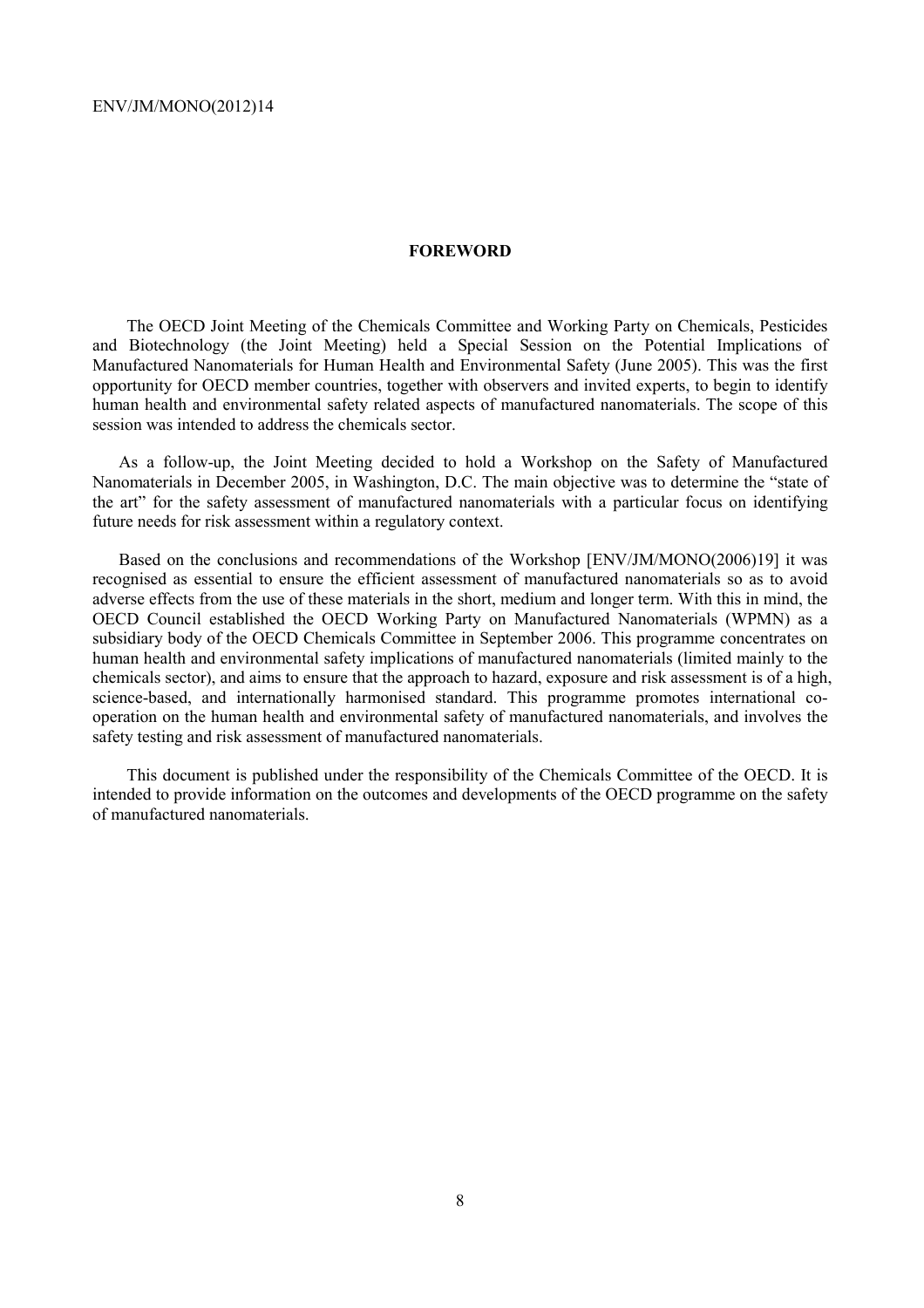### **TABLE OF CONTENTS**

| OECD'S PROGRAMME ON THE SAFETY OF MANUFACTURED NANOMATERIALS  10                                                                                                                                                                                                                                                                                                                   |  |
|------------------------------------------------------------------------------------------------------------------------------------------------------------------------------------------------------------------------------------------------------------------------------------------------------------------------------------------------------------------------------------|--|
|                                                                                                                                                                                                                                                                                                                                                                                    |  |
| REPORT OF THE WPMN EXPERT MEETING ON INHALATION TOXICITY TESTING FOR                                                                                                                                                                                                                                                                                                               |  |
|                                                                                                                                                                                                                                                                                                                                                                                    |  |
|                                                                                                                                                                                                                                                                                                                                                                                    |  |
|                                                                                                                                                                                                                                                                                                                                                                                    |  |
| Session 2 - Contributions by inhalation experts from the OECD Sponsorship Programme22                                                                                                                                                                                                                                                                                              |  |
|                                                                                                                                                                                                                                                                                                                                                                                    |  |
| ANNEX IV: SUGGESTED REVISION FOR THE OECD TEST GUIDELINES AND GUIDANCE                                                                                                                                                                                                                                                                                                             |  |
| Suggested revision for OECD Test Guidelines and Guidance Documents Drafted by Hans Muijser (TNO<br>A. TG 403/412/413/436 on Inhalation Toxicity in light of the use for testing nanomaterials 35<br>B. ENV/JM/MONO(2009)28 Guidance Document on Acute Inhalation Toxicity Testing  36<br>C. ENV/JM/MONO(2010)25 Preliminary Guidance Notes on Sample Preparation and Dosimetry for |  |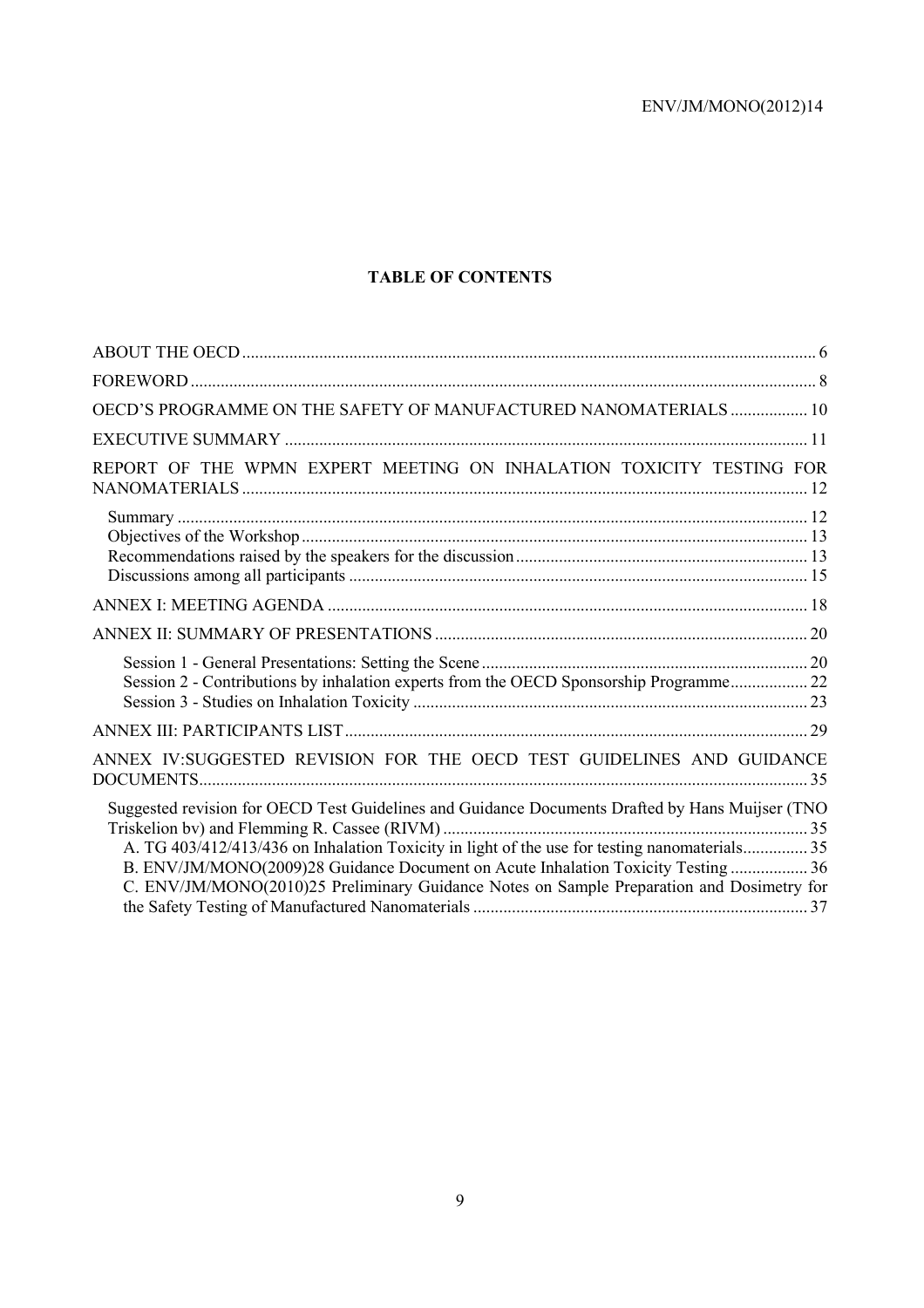### **OECD'S PROGRAMME ON THE SAFETY OF MANUFACTURED NANOMATERIALS**

The OECD's Programme on the Safety of Manufactured Nanomaterials<sup>1</sup> was established in 2006 to assist member countries to efficiently and effectively address the safety challenges of nanomaterials. OECD has a wealth of experience in developing methods for the safety testing and assessment of chemical products.

The Programme brings together more than 100 experts from governments and other stakeholders from: a) OECD Countries; b) non-member economies such as China, the Russian Federation, Singapore, South Africa, and Thailand; and c) observers and invited experts from UNITAR, FAO, WHO, ISO, BIAC<sup>2</sup>,  $TUAC<sup>3</sup>$ , and environmental NGOs.

Although OECD member countries appreciate the many potential benefits from the use of nanomaterials, they wished to engage, at an early stage, in addressing the possible safety implications at the same time as research on new applications are being undertaken.

The Programme of Work is being implemented through specific projects to further develop appropriate methods and strategies to help ensure human health and environmental safety:

- OECD Database on Manufactured Nanomaterials to Inform and Analyse EHS Research Activities;
- Safety Testing of a Representative Set of Manufactured Nanomaterials;
- Manufactured Nanomaterials and Test Guidelines;
- Co-operation on Voluntary Schemes and Regulatory Programmes;
- Co-operation on Risk Assessment;
- The role of Alternative Methods in Nanotoxicology;
- Exposure Measurement and Exposure Mitigation; and
- Environmentally Sustainable Use of Manufactured Nanomaterials

Each project is being managed by a steering group, which comprises members of the WPMN, with support from the Secretariat. Each steering group implements its respective "operational plans", each with their specific objectives and timelines. The results of each project are then evaluated and endorsed by the WPMN, and subsequently by the OECD Joint Meeting of the Chemicals Committee and Working Party on Chemicals, Pesticides and Biotechnology.

This document is the meeting report of the WPMN Expert Meeting of Inhalation Toxicity Testing for Nanomaterials, held on 19-20 October 2011 in The Hague, hosted by the Netherlands. Fifty experts from the WPMN as well as the WNT participated in the meeting.

More information about the work of the OECD's Programme on the Safety of Manufactured Nanomaterials, as well as OECD's publications regarding safety issues of nanomaterials, is available at www.oecd.org/env/nanosafety.

<sup>1</sup> Updated information on the OECD's Programme on the Safety of Manufactured Nanomaterials is available at: www.oecd.org/env/nanosafety

<sup>2</sup> The Business and Industry Advisory Committee to the OECD

<sup>3</sup> Trade Union Advisory Committee to OECD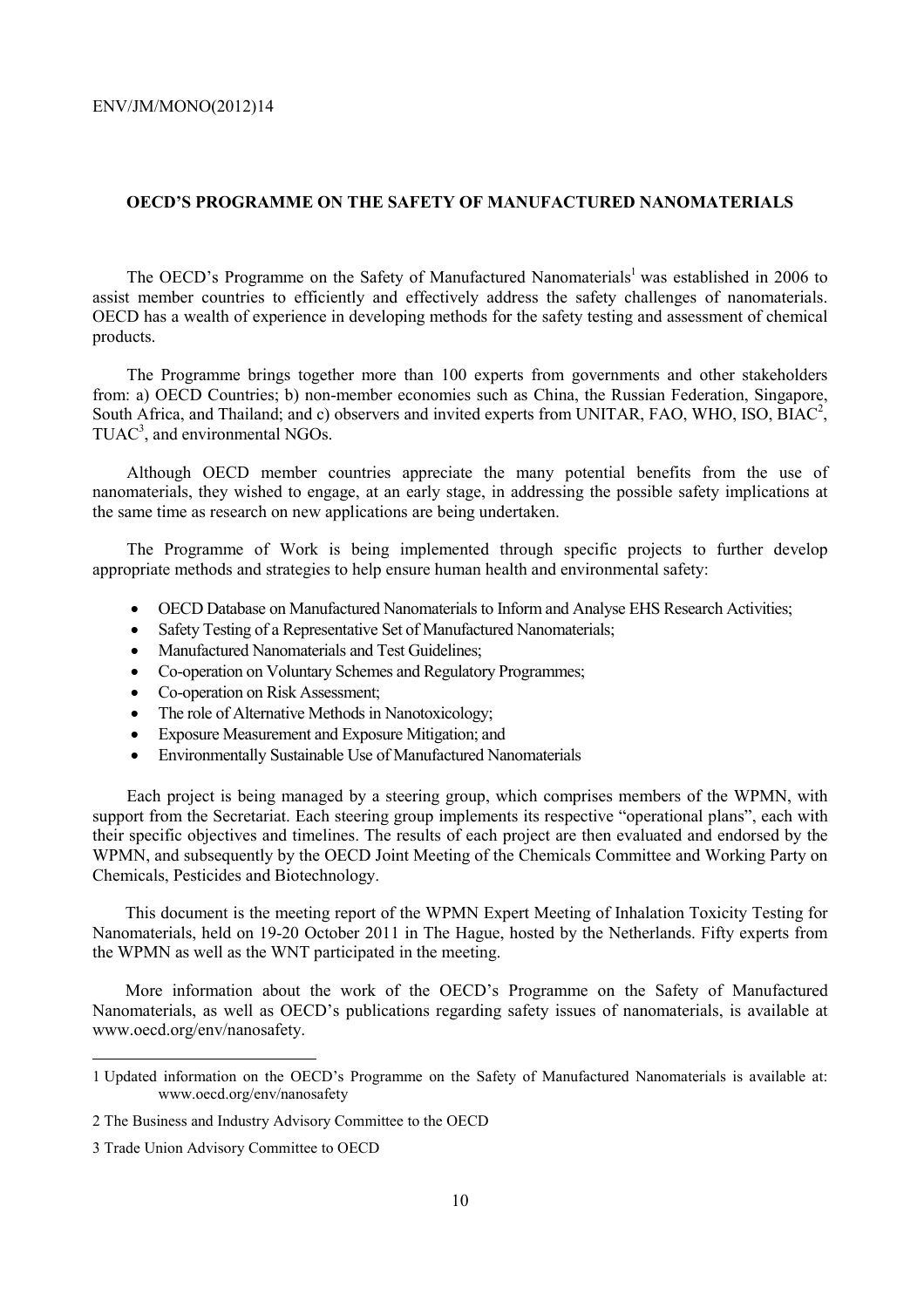### **EXECUTIVE SUMMARY**

The expert meeting on Inhalation Toxicity Testing for Nanomaterials was held on 19-20 October 2011 in The Hague, hosted by the Netherlands, with the aim of discussing the results of the OECD Sponsorship Programme (under the responsibility of SG3) on this specific topic and addressing issues relevant to inhalation toxicity. Fifty experts from the WPMN as well as the OECD Working Group of the National Coordinators for the Test Guidelines programme (WNT) participated in the meeting.

A preliminary report of the meeting was initially prepared by the host, the Netherlands, and presented at the 9th meeting of the WPMN (December 2011) and it was agreed that this report be circulated to the meeting participants for their comments with a view to its improvement reflecting the discussions and conclusions of the meeting. Accordingly, the meeting report has been reviewed by not only meeting participants but also the WPMN and the WNT members.

This document, the meeting report, includes summaries and recommendations from each of the presentations (Annex II) as well as suggested revisions to the OECD Test Guidelines (TGs 403, TG412, TG413 and TG436), the Guidance Document on Acute Inhalation Toxicity Testing [ENV/JM/MONO(2009)28] and the Preliminary Guidance Notes on Sample Preparation and Dosimetry for the Safety Testing of Manufactured Nanomaterials [ENV/JM/MONO(2010)25] (Annex IV). It also includes the meeting agenda (Annex I), and the Participants list (Annex III).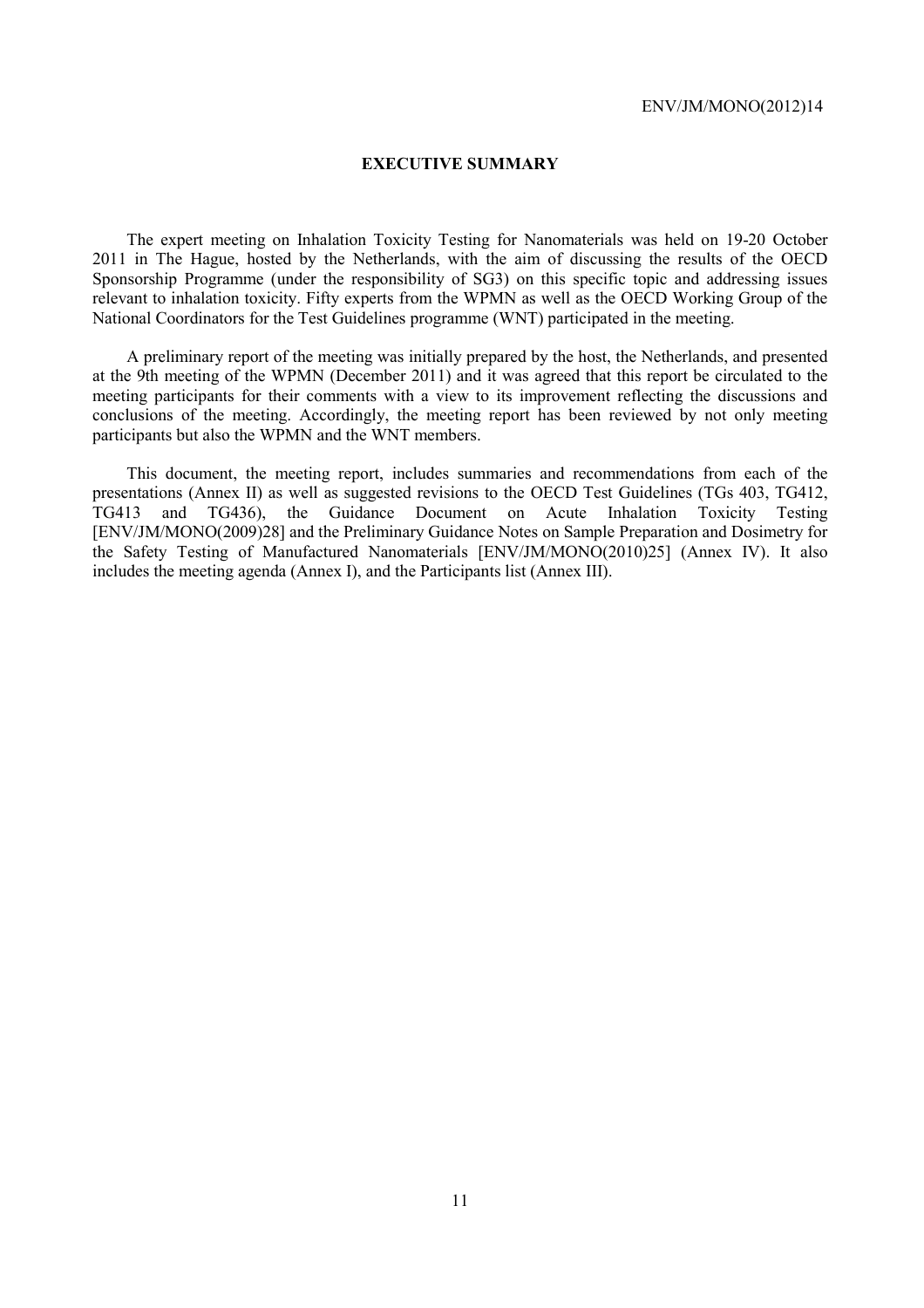### **INHALATION TOXICITY TESTING: EXPERT MEETING ON POTENTIAL REVISIONS TO OECD TEST GUIDELINES AND GUIDANCE**

### **Summary**

1. The OECD WPMN Expert Meeting on Inhalation Toxicity Testing for Nanomaterials took place on  $19<sup>th</sup> - 20<sup>th</sup>$  October 2011 in The Hague, the Netherlands. This event was hosted by the delegation of the Netherlands.

2. The meeting agenda was prepared by the host, the Netherlands, and chaired by Tom van Teunenbroek and Flemming Cassee. The rapporteurs were Yvonne Staal (TNO, the Netherlands), Peter Kearns (OECD) and Ilse Gosens (RIVM, the Netherlands). There were 50 participants from OECD member countries, and other stakeholders from industry, academia and environmental NGOs. See ANNEX III for the list of participants.

3. At the 8th meeting of the OECD WPMN held in March 2011, it was agreed to hold a horizontal meeting on the inhalation toxicity testing for manufactured nanomaterials that included participation from OECD member countries, the Business and Industry Advisory Committee (BIAC) and NGOs. The aim of the OECD Working Party on Manufactured Nanomaterials (WPMN) is to promote international cooperation on human health and environmental safety aspects of manufactured nanomaterials, in order to assist in their safe development. The workshop was intended to share expertise knowledge from experiences of OECD Sponsorship Programme (SG3) and provide information useful for development of OECD Test Guidelines specific for manufactured nanomaterials.

4. With respect to updating the "Preliminary Guidance Notes on Sample Preparation and Dosimetry [ENV/JM/MONO(2010)25]" and OECD test guidelines, suggestions for revision were prepared on beforehand of the meeting by the Netherlands (see Annex IV). These suggestions considered how to generate test atmospheres for nanomaterials depending on the use of the toxicity tests. While inhalation toxicity tests with aggregates or agglomerates of nano-sized particles seem adequate for risk assessment for handling of powders, it may be relevant for risk assessment of nanoparticles in the production phase to include inhalation toxicity of aerosols consisting of single nanoparticles as much as possible; the same applies for hazard assessment. Care should be taken that at high mass concentrations size distributions will shift towards larger particles due to agglomeration as a function of time and particle number concentrations.

5. Recommendations were made for adapting current guidelines and the guidance document for inhalation toxicity testing of nanomaterials that include deletion of a lower cut-off of the size range and minimal mass concentrations. Specifically, the expert group mentioned the need for careful aerosol generation and characterization. Most experts agreed more explicitly to incorporate the application of biokinetics into the guideline and detailed pathology of the brain and other parts of the central nerve system, while bronchoalveolar lavage fluid analysis should be included as a mandatory requirement.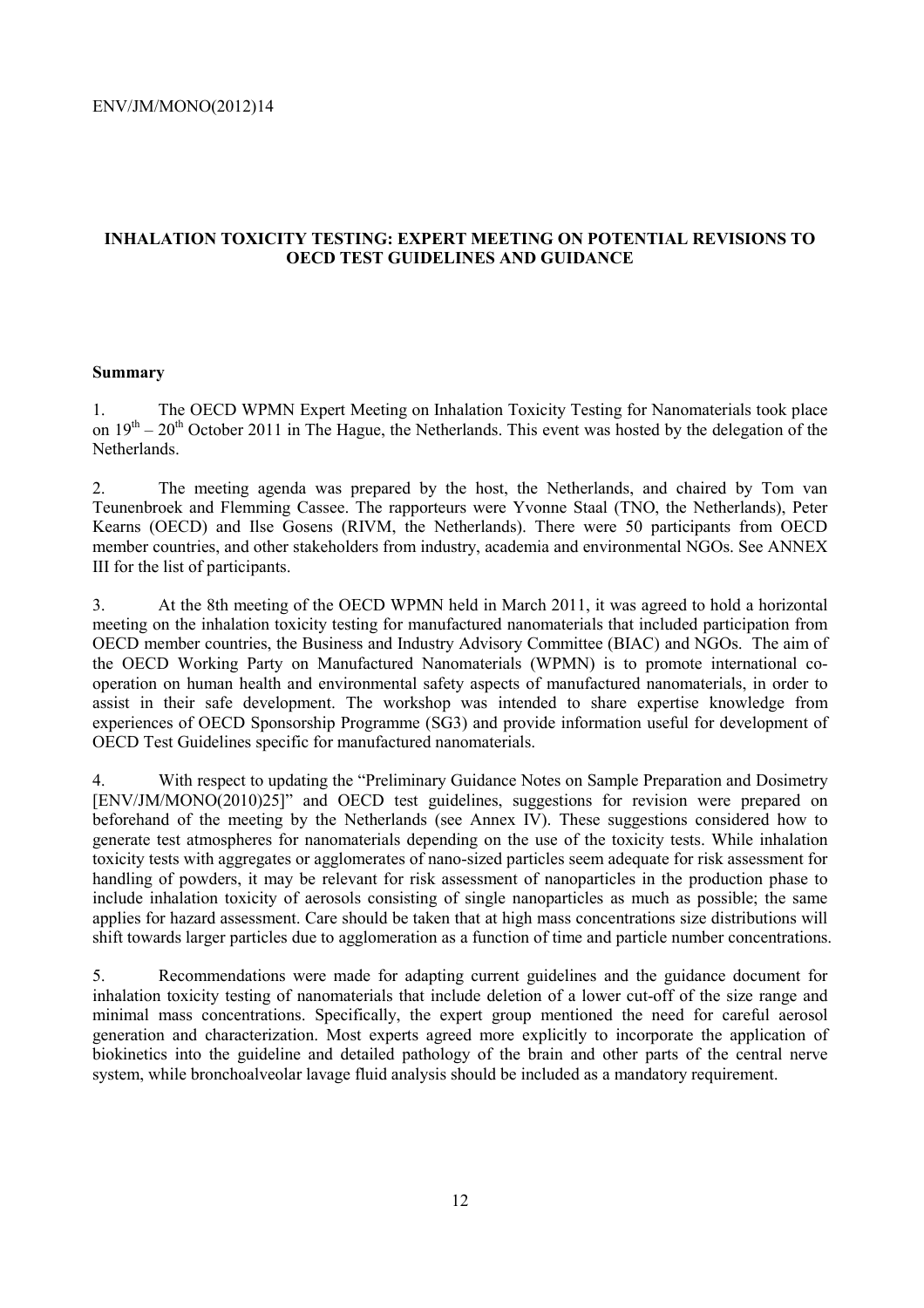### **Objectives of the Workshop**

6. There were three main objectives: i) discuss whether the "Preliminary Guidance Notes on Sample Preparation and Dosimetry" should be updated on the basis of the experiences obtained in the sponsorship (SG3) or other new developments in the area of inhalation toxicity testing and assessment; ii) identify whether there is a need for specific guidance or a guidance document (GD) for inhalation toxicity testing of nanomaterials or adaptation of existing guidance documents; and iii) to discuss whether there is a need to update current (OECD) inhalation Test Guidelines or development of new ones. If updates are necessary, discuss what kind of changes or developments would be needed and which further steps need to be taken.

### **Recommendations raised by the speakers for the discussion**

7. Various recommendations were raised by the speakers that served as points for discussion. These recommendations do not necessarily reflect a general agreement. The full summary of the presentations by the speakers is given in annex II.

- "Provide explicit guidance for the generation of aerosols (sample preparation) based on the exposure scenario". Hans Muijser
- "Generation of a test atmosphere should have workplace characteristics, but should be adapted to adjust for rodent respirability". Günter Oberdörster
- "A choice for a dry aerosol or a liquid aerosol should depend on the given test substance and planned test approach (hazard- or risk driven)". Otto Creutzenberg
- "Aerosol characterization should include size distribution, mass, number and morphology of the material". Günter Oberdörster
- "Mass concentration is not sufficient for comparison of nanomaterials of the same chemical composition". Flemming Cassee
- "Dry powders will appear as agglomerate upon aerosolization, which needs to be addressed in the sample preparation guidelines". Flemming Cassee
- "Dissolution behaviour of the test substance should be assessed in physiological fluids mimicking various lung-specific pH ambiences (neutral, acid)". Otto Creutzenberg
- "Data analysis should include interpretation of aerosol characteristics, NOAEL, risk assessment implications, mode of action and a strategy for dosimetric extrapolation to humans. The inclusion of biokinetic data is important". Günter Oberdörster
- "Include biokinetics in the guidance, since different distribution patterns in the whole organism are likely dependent on physicochemical characteristics of nanoparticle aerosols and the dose at the target site will therefore be different. This will allow the assessment of accumulation of nanomaterials in the body at low exposure levels and long-term exposure. A way to perform it is by radiolabelled materials, chemical elemental analysis to determine organ concentrations and transmission electron microscopy". Wolfgang Kreyling. Others who have suggested inclusion of biokinetics or recognized the importance were Otto Creutzenberg, Frieke Kuper, Günter Oberdörster and David Warheit.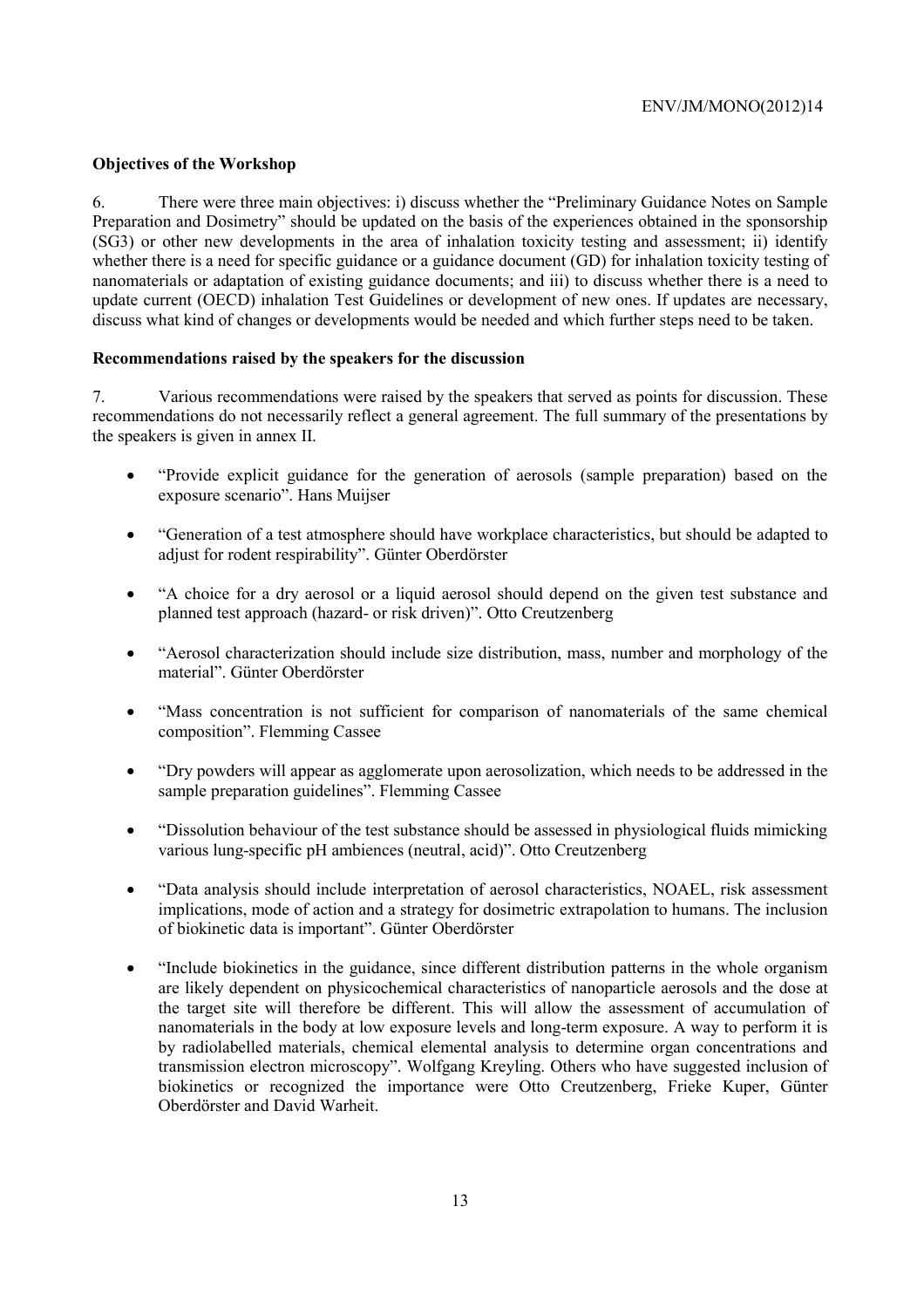- "Retention and clearance should also be considered for inclusion in repeated dose studies". Flemming Cassee
- "Measurements of lung lavage parameters as well as lung weight are sensitive and robust endpoints to assess adverse health effects. Bronchoalveolar lavage fluid (BALF) analysis should be mandatory. Inflammatory cells (differential cell count for total and percentage of cells) in BAL fluids should be a requirement in the test guidelines for all particles (and is relevant for other substances as well)". Otto Creutzenberg. Inclusion of mandatory BAL analysis was also raised by Frieke Kuper, David Warheit and Craig Poland.
- "Expand endpoints for genotoxicity and include assessment of oxidative damage of lung epithelial cells by immunohistochemistry (8-OH-dG)". Otto Creutzenberg
- "Analysis of the olfactory bulb is suggested to be added to the existing guidelines, but there is a research need to assess the best way to examine the olfactory bulb. The brain is already included in guidelines 412/413 and guidance document 125, but may be more specifically assessed. An approach should be developed on how translocation to the brain should be examined". Frieke Kuper
- "Consideration of cell proliferation studies (of various components of the respiratory tract) as recommended supplementary/complementary components to traditional subchronic inhalation toxicity studies (OECD 413 studies) with particles and nanoparticles". David Warheit
- "Development of better guidance criteria for establishing No Adverse Effect Levels in subchronic inhalation toxicity studies (OECD 413 studies) with particles and nanoparticles". David Warheit
- "The apparent density of the particle (agglomerate or assemblage) appeared to be the most decisive dosimetric endpoint. Particle-displacement volume determines the degree of lung overload and inflammogenic potency accordingly. The most robust exposure dose metrics appears to be the mass concentration (external, internal) which can readily converted to the cumulative retained particle volume by using the known relationship of particle volume = mass divided by agglomerate density". Juergen Pauluhn
- "Both the study design (dose selection) and the selection of the post exposure recovery period should take into account the kinetic behavior at non-overload and overload conditions. Animal numbers and study costs can be significantly reduced by executing hypothesis-based (PBPKmodeling) repeated exposure inhalation studies". Juergen Pauluhn
- "Bronchoalveolar lavage and specialized approaches differentiating extravasated collagen (inflammatory) and that produced locally by myofibroblasts (fibrogenic) are important adjuncts worthwhile to consider". Juergen Pauluhn
- "GD39 should differentiate between acute and repeated dose toxicity and focus on cumulative lung burden". Juergen Pauluhn
- "It is suggested to examine pleural effects (e.g., pleural lavage) and to develop guidance on how to do this should be included in the test guidelines as a useful addition, but not compulsory. This would only be relevant to high aspect particles (an aspect  $\gg 10\mu$ m) such as fibres, plates, tubes and low density bundles". Craig Poland.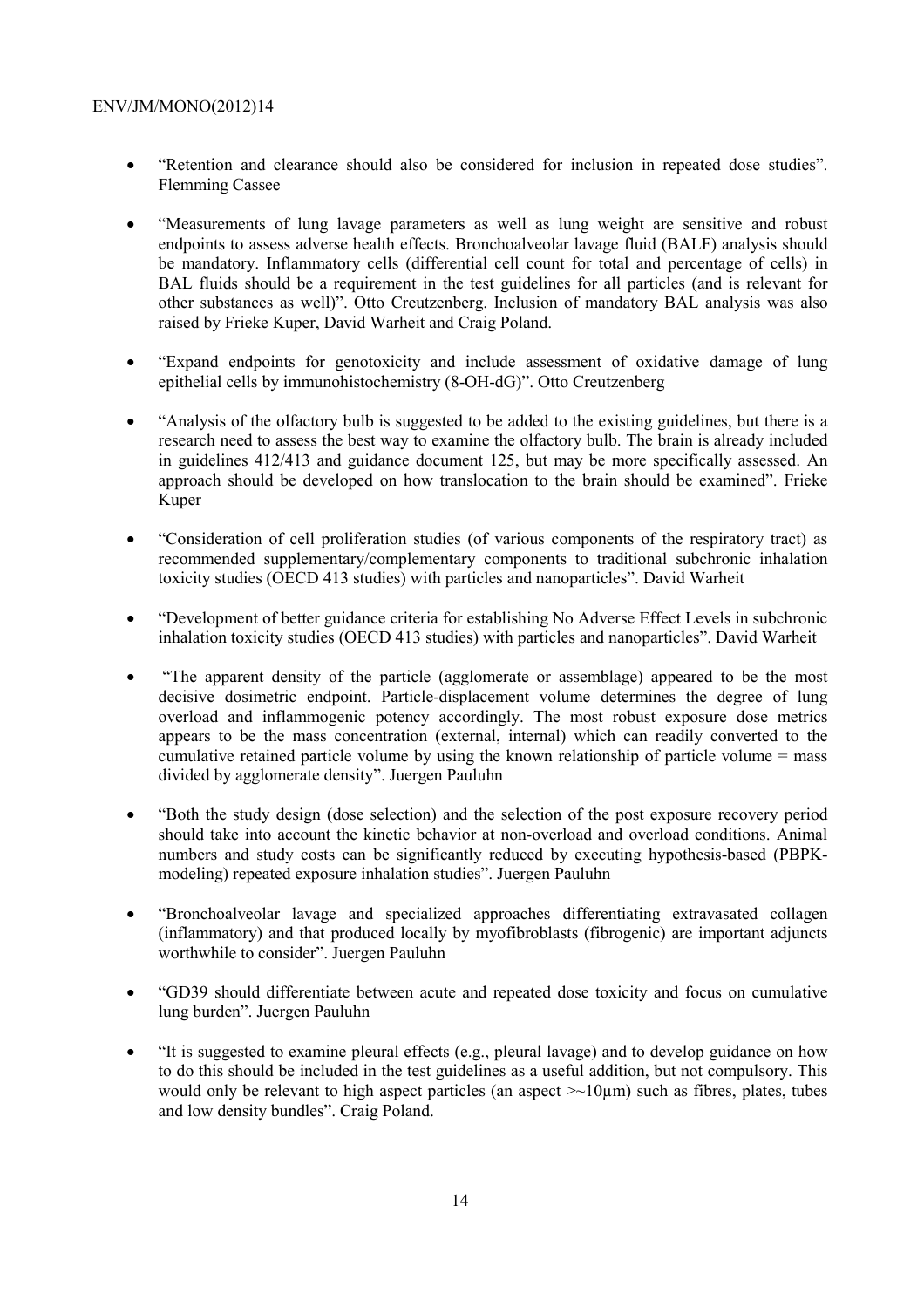### **Discussions among all participants**

8. The discussion on day 1 was chaired by Juan Riego Sintes and Flemming Cassee. The discussion points included:

- A proposal of suggested revision for OECD Test Guidelines and Guidance Documents Drafted by Hans Muijser (TNO Triskelion bv) and Flemming R. Cassee (RIVM). After the discussion several minor adjustments have been made to the proposal and the final version can be found in Annex IV.
- Should single nanoparticles or aggregates/agglomerates be tested? Should this be focussed on hazard? And if so, are smaller particles more hazardous or not? Or should a realistic scenario be followed, either from a technical view (aerosol generation in the lab) or for human exposure? Single particles will agglomerate during aerosol generation. If single particles are desired, than also indications on concentration limits and dose metrics should be provided in the guidelines. Better guidance should be given in OECD documents for sample preparation, depending on the purpose of the test (e.g. hazard assessment at the site of production or during storage and handling).
- It was discussed whether acute testing is meaningful, which may be for hazard identification. There was no clear consensus, but it seems that the general view is that it is not a top priority for nanomaterials.
- It was agreed that, by default, exposure should be the maximum respirable exposure concentration, without a change in size distribution due to increasing agglomeration. In addition, the human deposition should be mimicked as much as possible (if human exposure data are available) for hazard assessment in realistic exposure scenarios. Particle size should be below 3µm, but a lower cut off should not be given. There were no major comments to the suggested revisions for Test Guidelines.
- With respect to the Guidance Document, there were three changes proposed for the guidance document on acute testing:
- i. It was discussed whether dose metrics other than mass and mass based size distributions should be included. Other metrics should be chosen dependent on the endpoints to be assessed and therefore all could be applicable. Number concentration was generally considered mandatory, although it was argued that it might not tell as much as the system keeps changing.
	- − The deposited dose and the surface area might be important.
	- − The number size distribution is also considered important.
	- − Morphology and geometry using TEM or SEM for aerosols.
	- − Lung burden should be assessed.
	- − Total volume of aerosols in relation to overload may also be important. It was questioned whether this can be generalized.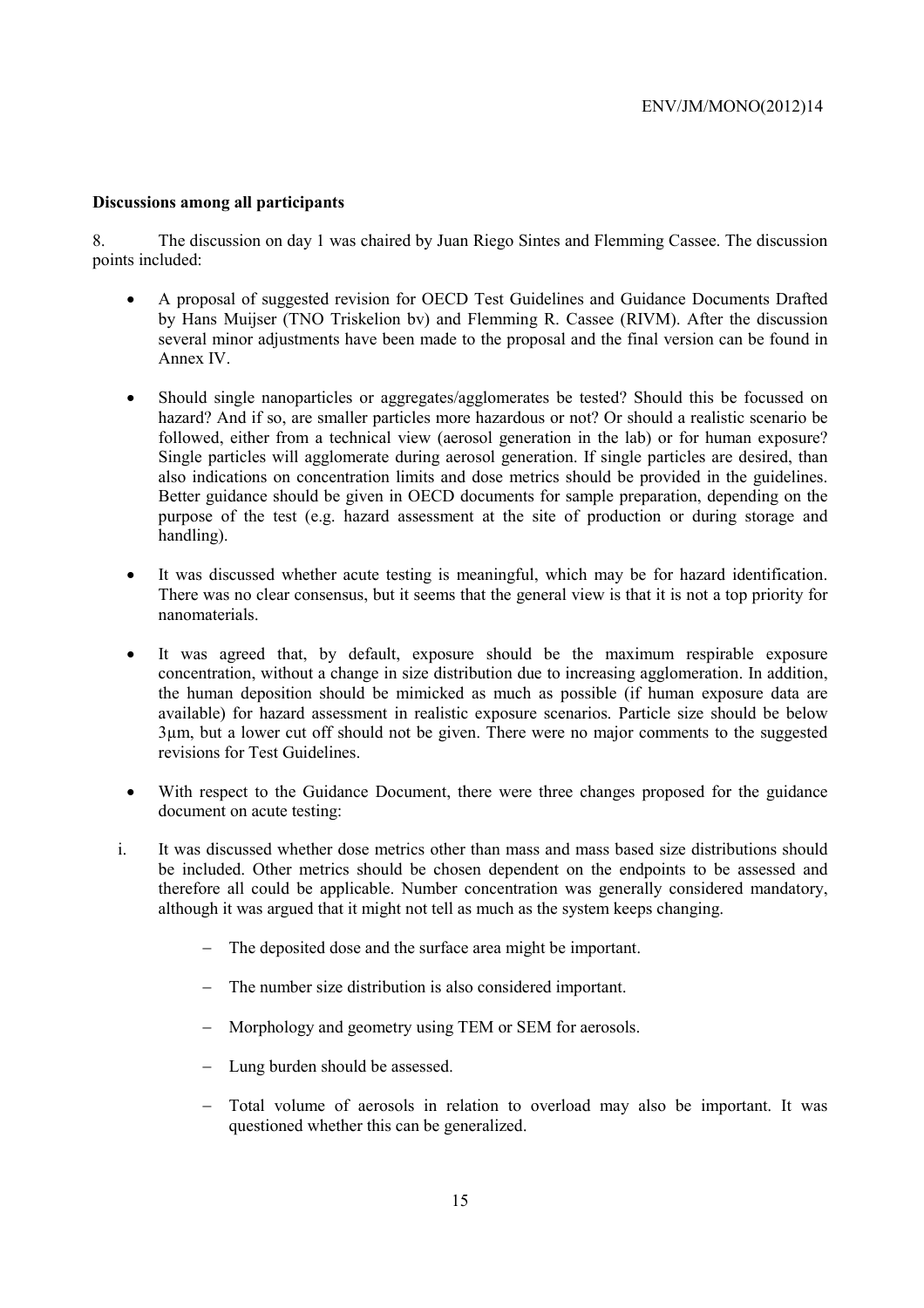It was questioned where the limit should be for nano-specific dose metrics.

It was discussed whether nose-only or whole body exposure should be used. Nose-only may induce stress, but this may not always be the case especially in view of the fact that exposure occurs during the light period of the day when rodents are less active. Whole body exposure may also result in dosing through other routes (e.g. oral exposure by cleaning of the fur). It was indicated that methods used for respiratory exposure should be well substantiated. It was also recognized that this is not a nanomaterial specific issue.

- ii. Some participants suggested that having only a single document is to be preferred and that it should be avoided to have to jump from one document to another while designing a new study, as opposed to having information in several documents.
	- It was discussed whether kinetic data should be included. All participants acknowledged the importance of this information in the assessment of nanomaterials, although for some participants there was reluctance for inclusion due to the possibly increasing number of animals and costs. The question whether kinetic studies on nanomaterials should rather be a separate study and hence a separate guidance document was not answered.

9. The discussion on day 2 was chaired by Flemming Cassee. Proposed endpoints to add or revisions to the existing endpoints are:

- Histopathology of the olfactory bulb and brain from optional to mandatory based on the scientific evidence that nanomaterials can affect the physiology of these organs. It was mentioned that at present the precise meaning of effect on these parameters is not fully understood.
- Measurements of cell differentials (absolute numbers and fractions) in bronchoalveolar lavage fluid (BALF) are considered sensitive for inflammatory effects and should be considered to be mandatory. Other parameters such as cytotoxicity (e.g. lactate dehydrogenase (LDH)) and lung permeability (total protein) should be considered as mandatory measures by most experts, but consensus on this matter has not been reached. Standardization of the protocol for BALF should be applied and should be sorted out by a working group.
- Histopathology of the parietal pleura and the subpleural proliferation of lung tissue can be worthwhile to add for certain type of fibre-like structures, but only in repeated dose studies.
- Fibrosis or collagen accumulation may be added, but it should be clarified what a fibrotic change is and how this should be graded.
- Biokinetics is considered necessary for proper risk assessment, although it was recognized that this might imply additional costs and animals. There was some discussion on the exact conduct and the parameters to be included. It was suggested that it is not feasible to include biokinetics now, as more research has to be done first. Lung burden (measured, not calculated) may help as a start as it is considered advantageous to know the distribution.

10. Recommendations following this meeting for Phase 2 of OECD Sponsorship Programme were discussed and the issues were:

The importance/preference to have results from phase 1 has been acknowledged.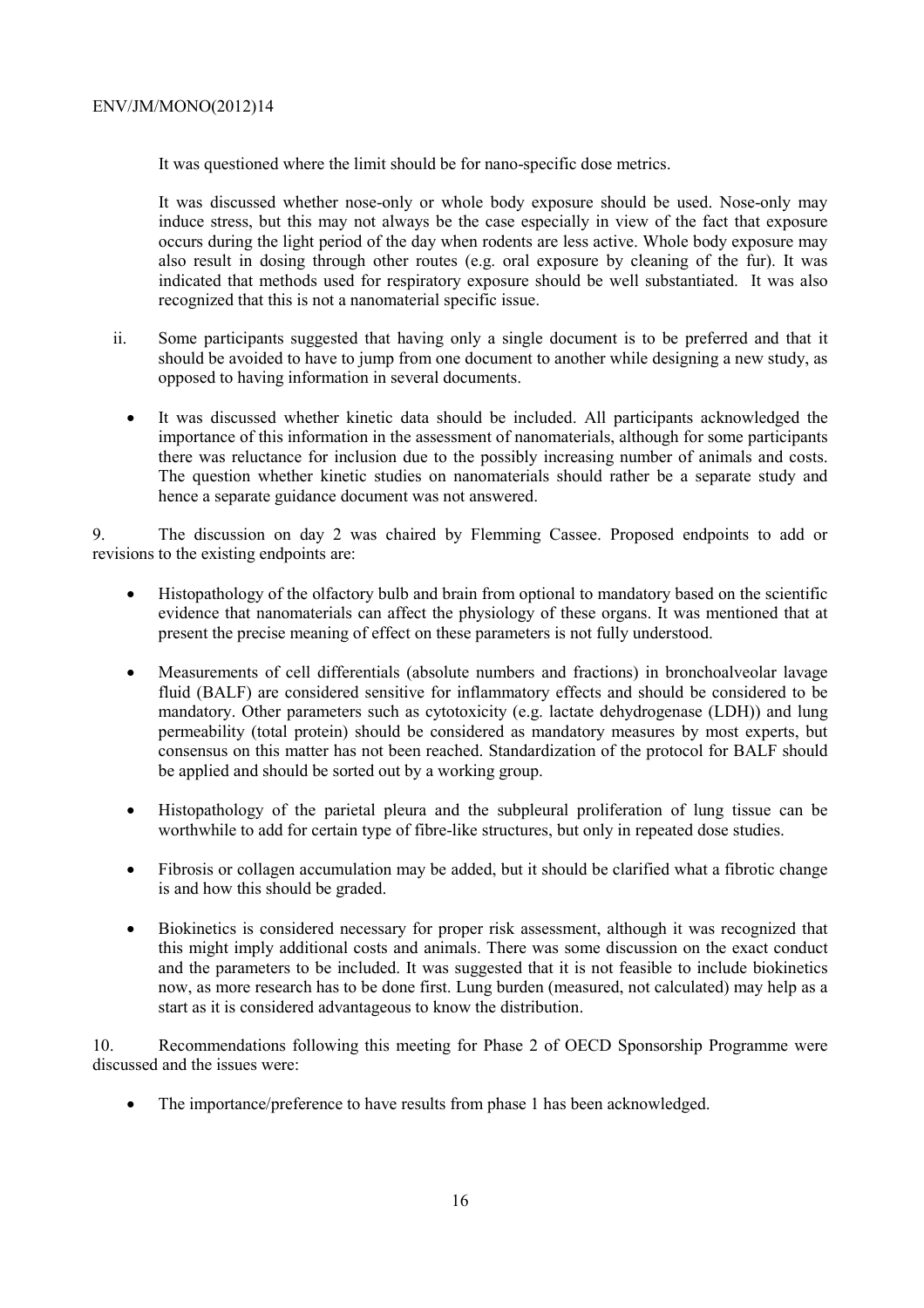- Although it was acknowledged that for the safety assessment of engineered nanomaterials (ENM), information of their effects after chronic exposure is of eminent importance. It is also acknowledged that the chronic testing is not necessarily a topic in the sponsor project, since one of the important tasks of the sponsor project is the assessment of the adequacy of test guidelines for nanomaterials, which does not necessarily mean the conduct of studies.
- Development of guidance on how to assess olfactory bulb and the brain is suggested.
- There is a need to gain more knowledge on the effects on the immune system.
- Feasibility of the concept of grouping of nanomaterials based on either common physicochemical properties or toxicological properties should be addressed.
- Assess whether there is a relation between particle size and toxicity.
- Insight in nanomaterial biokinetics in different organisms should be obtained.
- Flags for chronic diseases how can long term effects be detected in shorter term studies by adding certain parameters.
- Cardiovascular and neurotoxicological effects should be addressed, and use of sensitive species for these endpoints, also in relation to detection of promotion of diseases or identification of susceptible groups in the population.
- Compare different toxicity tests, e.g. 5-day, 28-day and 90-day studies.
- Develop a new, high-throughput rapid screening methodology. In vitro studies may be valuable in this.
- Assessment of impact of repeated exposure to ENM (in vivo) and evaluate long-term effects.
- Extrapolation possibilities between similar ENMs with varying physicochemical properties.
- To develop principles for safety assessment for surface modified ENMs.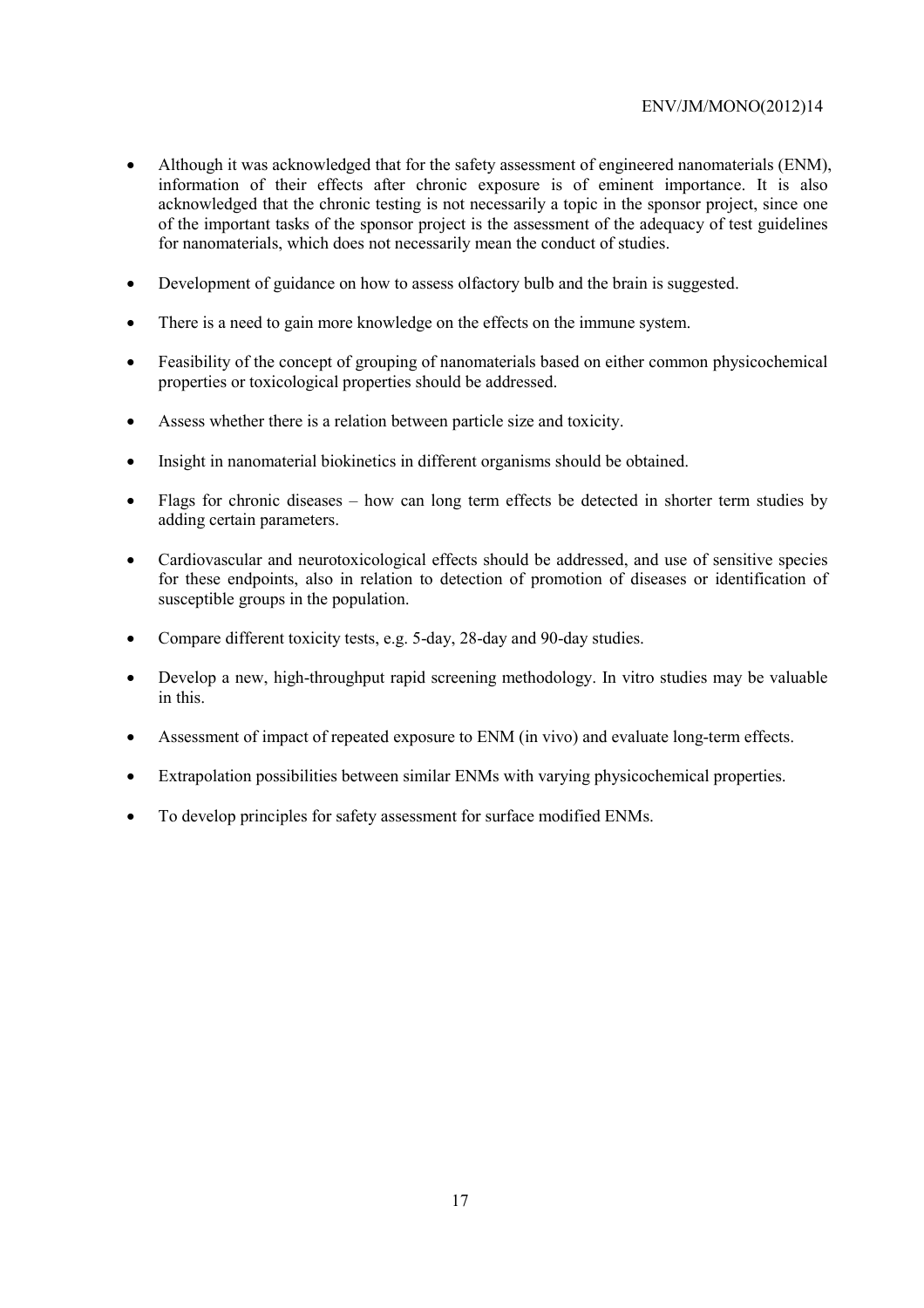### **ANNEX I: MEETING AGENDA**

| <b>Wednesday 19 October 2011</b> |                                                                                                                |
|----------------------------------|----------------------------------------------------------------------------------------------------------------|
| $8:45-9:15$                      | <b>Registration at Hotel Mercure, The Hague</b>                                                                |
| $9:15-9:30$                      | Welcome, general introduction and agenda by chair                                                              |
|                                  | Tom van Teunenbroek (Ministry of Infrastructure and the                                                        |
|                                  | Environment)                                                                                                   |
|                                  |                                                                                                                |
| <b>Session 1</b>                 |                                                                                                                |
| 9:30-10:00                       | Proposal of revisions for the OECD guideline on inhalation toxicity                                            |
|                                  | testing and the Guidance document on sample preparation and                                                    |
|                                  | dosimetry – Hans Muijser (TNO)                                                                                 |
| $10:00-10:30$                    | Aerosol science in TiO2 inhalation toxicology studies: Wolfgang                                                |
|                                  | Kreyling (Helmholtz Centre Munich)                                                                             |
| $10:30-11:15$                    | <b>Coffee break</b>                                                                                            |
| 11:15-11:30                      | Sample preparation of CeO2: Hans Muijser (TNO)                                                                 |
| 11:30-12:15                      | General notes on sample preparation and dosimetry with specific notes on                                       |
|                                  | carbon nanotubes - Gunter Oberdorster (University of Rochester)                                                |
| 12:15-13:30                      | Lunch                                                                                                          |
| <b>Session 2:</b>                |                                                                                                                |
| 13:30-14:00                      | Contributions by inhalation experts from the OECD sponsorship program<br>Cerium oxide - Flemming Cassee (RIVM) |
| 14:00-14:30                      | Zinc oxide - Otto Creutzenberg (Fraunhofer Institute)                                                          |
| 14:30-15:00                      | Carbon nanotubes - Takuya Igarashi (AIST)                                                                      |
| 15:00-15:30                      | <b>Coffee break</b>                                                                                            |
| 15:30-16:15                      | General discussion part 1                                                                                      |
|                                  | Proposal of revisions on OECD guidelines and guidance document on                                              |
|                                  | sample preparation: the technical view                                                                         |
| 16:15-17:00                      | General discussion part 2                                                                                      |
|                                  | Preparation of an inventory of contributions of Sponsorship programme                                          |
|                                  | and possible suggestions for guidance documents: the implementing view                                         |
| 19h00                            | Dinner to be offered and hosted by the Netherlands: Thai Restaurant<br>"Spize"                                 |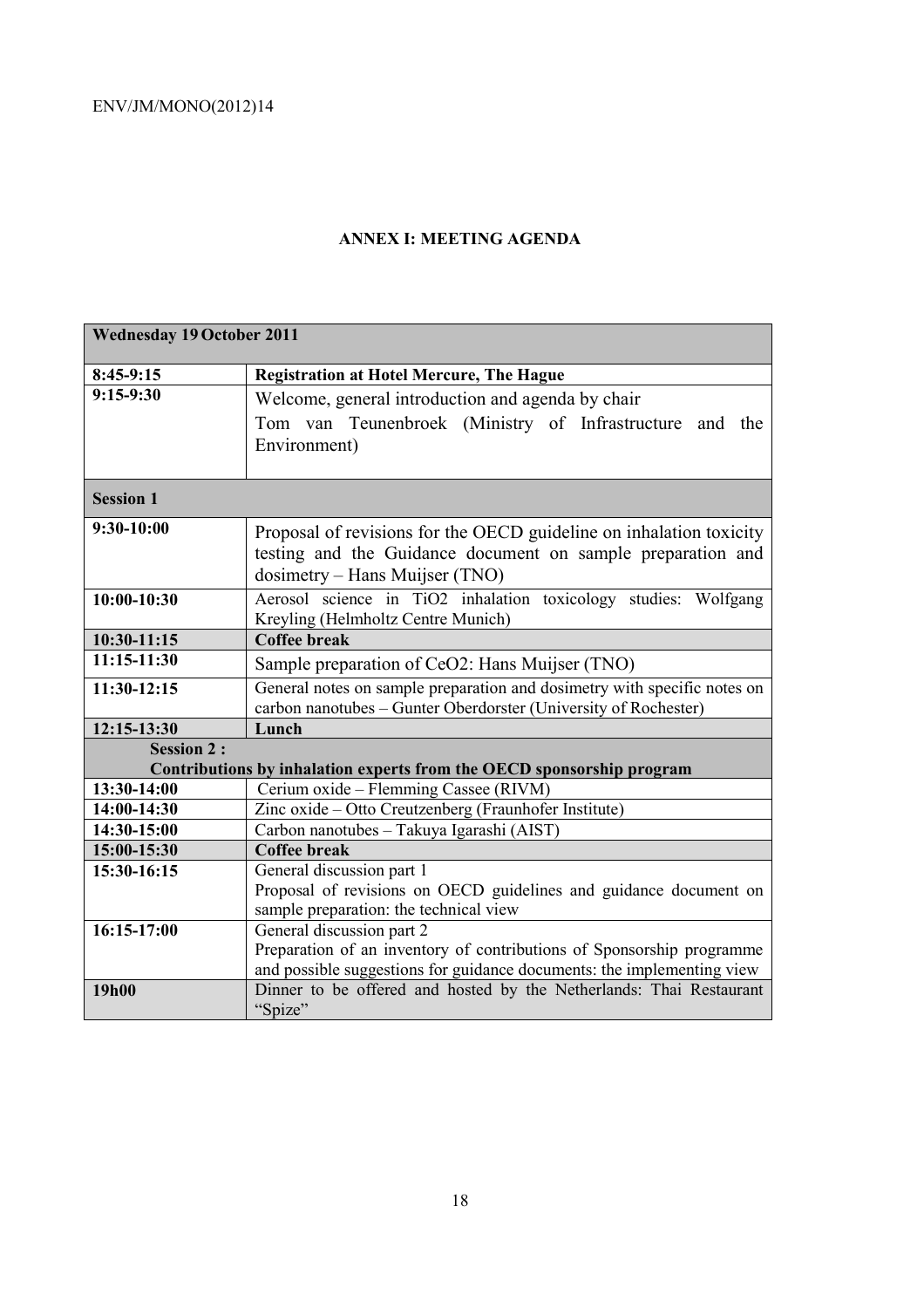| <b>Thursday 20 October 2011</b>            |                                                                                                                                                 |
|--------------------------------------------|-------------------------------------------------------------------------------------------------------------------------------------------------|
| <b>Session 3</b>                           |                                                                                                                                                 |
| $9:00-9:05$                                | <b>General introduction and agenda by chair Flemming Cassee</b>                                                                                 |
| $9:05-9:30$                                | General comments on endpoints in inhalation studies - Frieke Kuper<br>(TNO)                                                                     |
| $9:30-10:00$                               | 90-day inhalation study with carbon nanofibers - David Warheit (Dupont)                                                                         |
| $10:00-10:30$                              | Common mechanism – based study design for inhalation toxicity testing<br>of poorly soluble (nano)particles - Juergen Pauluhn (Bayer Healthcare) |
| $10:30-11:00$                              | Coffee break                                                                                                                                    |
| $11:00-11:30$                              | Low aerodynamic diameter, high aspect ratio nanoparticles and<br>their potential hazards - Craig Poland (Institute of Occupational<br>Medicine) |
| 11:30-12.00                                | Rat 2-week Toxicity of MWCNT by Whole-body Inhalation –<br>Shoji Fukushima (Japan Industrial Safety and Health Association)                     |
| $12:00-12:30$                              | Study design for biokinetics - Wolfgang Kreyling (Helmholtz Centre<br>Munich)                                                                   |
| 12:30-13:30                                | Lunch                                                                                                                                           |
| <b>Session 4: Round-up plenary session</b> |                                                                                                                                                 |
| 13:30-14:30                                | Unresolved issues from discussions                                                                                                              |
| 14:30-15:00                                | <b>Coffee break</b>                                                                                                                             |
| 15:00-16:00                                | Recommendations for sponsorship programme phase 2                                                                                               |
| 16:00-16:30                                | Any other business                                                                                                                              |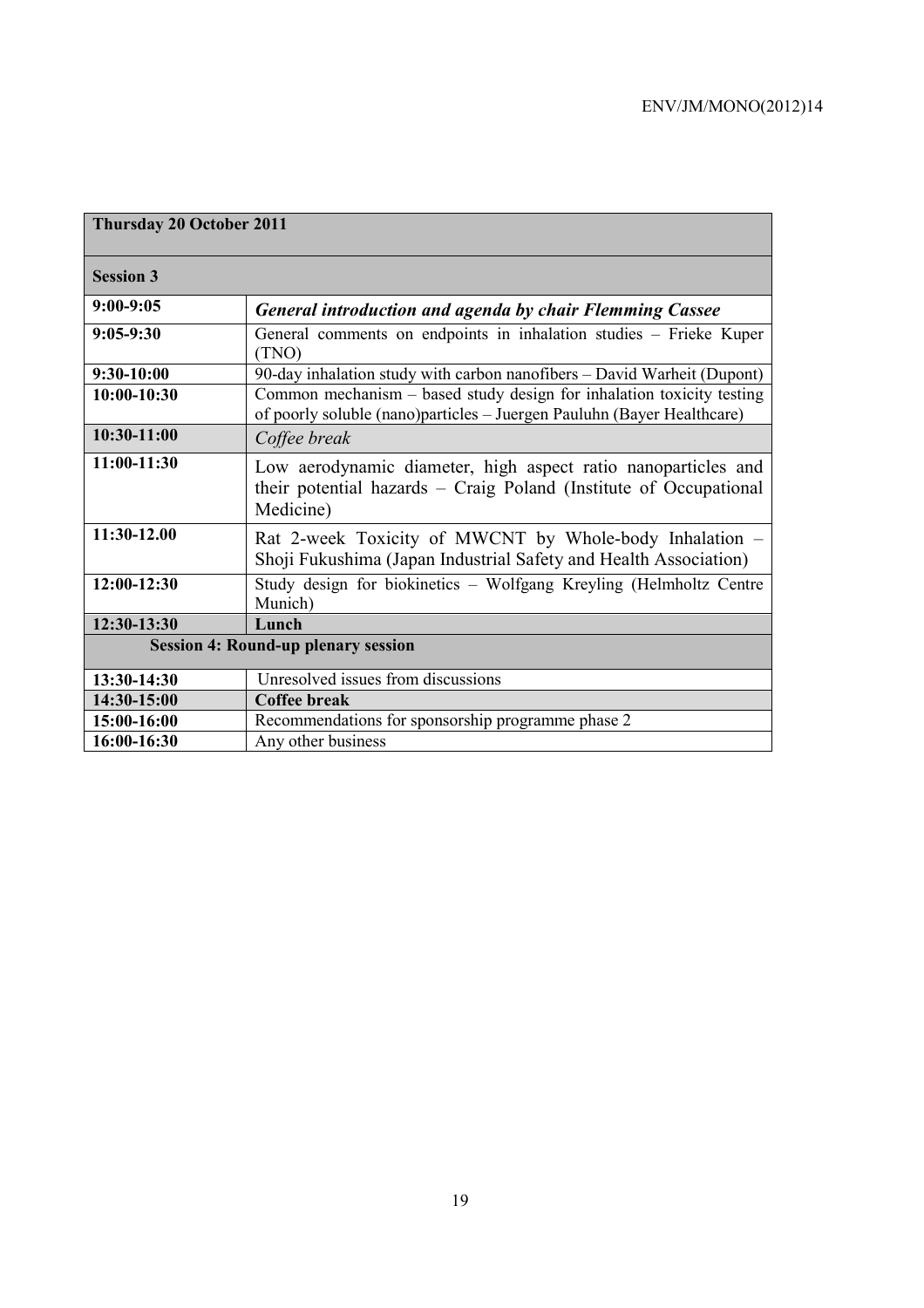### **ANNEX II: SUMMARY OF PRESENTATIONS**

#### *Session 1 - General Presentations: Setting the Scene*

- Hans Muijser and Flemming Cassee from the Netherlands prepared suggestions for nanospecific revisions for OECD Technical Guidelines 403, 412, 413 and 436, and, guidance documents GD39 and GD24 (draft). The proposed revisions have been updated after discussion with the group in the afternoon of day 1 (see Annex IV). Additionally, Hans Muijser showed that even using a venturi and a subsequent jet mill (which is considered as maximum reasonable effort to aerosolize a dry powder) dry powders consisting of nanomaterials cannot be aerosolized such that the aerosol consists mainly of free primary particles. Freshly produced single nanoparticles will aggregate rapidly and only if the inhalation exposure is performed close to the production process, one might see large numbers of particles < 100 nm. Therefore the exposure scenarios should be taken into account when tests for safety assessment are requested. During the discussion, the suitability of acute inhalation toxicity tests for nanoparticles was questioned – especially in light of the restrictions on the achievable mass concentrations. **Recommendations**: provide explicit guidance for the generation of aerosols (sample preparation) based on the exposure scenario. e.g.: if a bag filled with a powder consisting of nanoparticles drops from a shelf and the powder is set free, mainly aggregates and agglomerates of particles will be found in the air. The worst case scenario, an atmosphere of single nanoparticles is therefore not realistic. For such a calamity risk assessment should be based on aerosolization of a powder using a venturi only, since that represents already more effort for deagglomeration than just dropping a powder.
- Wolfgang Kreyling from Germany reported that particle number concentration is a good indicator for exposure but given the fact that nanoparticle coagulation dynamics is a function of time and concentration, other measures such as number size distributions have to be provided. Mass concentrations are relatively low for nanoparticles. Therefore concentrations of  $\frac{2}{5}$  g/m<sup>3</sup>, as was recommended by OECD TG 39, are impossible to achieve for nanoparticle aerosols because this would correspond to number concentration  $>1E10$  part. per cm<sup>3</sup> coagulating in milliseconds. As nanoparticles deposit by diffusion, they have a much more uniform deposition in the lung than micro-sized particles. 20-40% of inhaled nanoparticles (<100nm) deposit in the alveoli. The extrapolation to human exposures is easier for nanomaterials compared to microsized particles since diffusion is the dominating process of deposition. Microsized particles are rapidly phagocytized by alveolar macrophages (within 4-6 hours), whereas nanoparticles at the same mass concentrations are far more abundant, probably less well recognized by macrophages and as a result more likely to interact with other cell types such as those of the epithelium. Cellular uptake and translocation to the circulation become therefore more important processes. Inhalation studies are expensive and laboursome. The alternative might be the use of intratracheal instillation of suspensions of nanomaterials. When using this technique, the dose rate is very much higher compared to that of inhalation exposure and it is more likely that host defence systems respond differently. Inhalation exposure results in much lower exposure to the individual cell at similar mass dose. Due to physical properties as well as biological mechanisms, the hazard of nanomaterials may very well differ from larger sized materials, even if the chemical composition is the same. **Recommendations**: Include biokinetics in the guidance, since intrinsic toxicity may not change that much for nanomaterials compared to the bulk, but they will have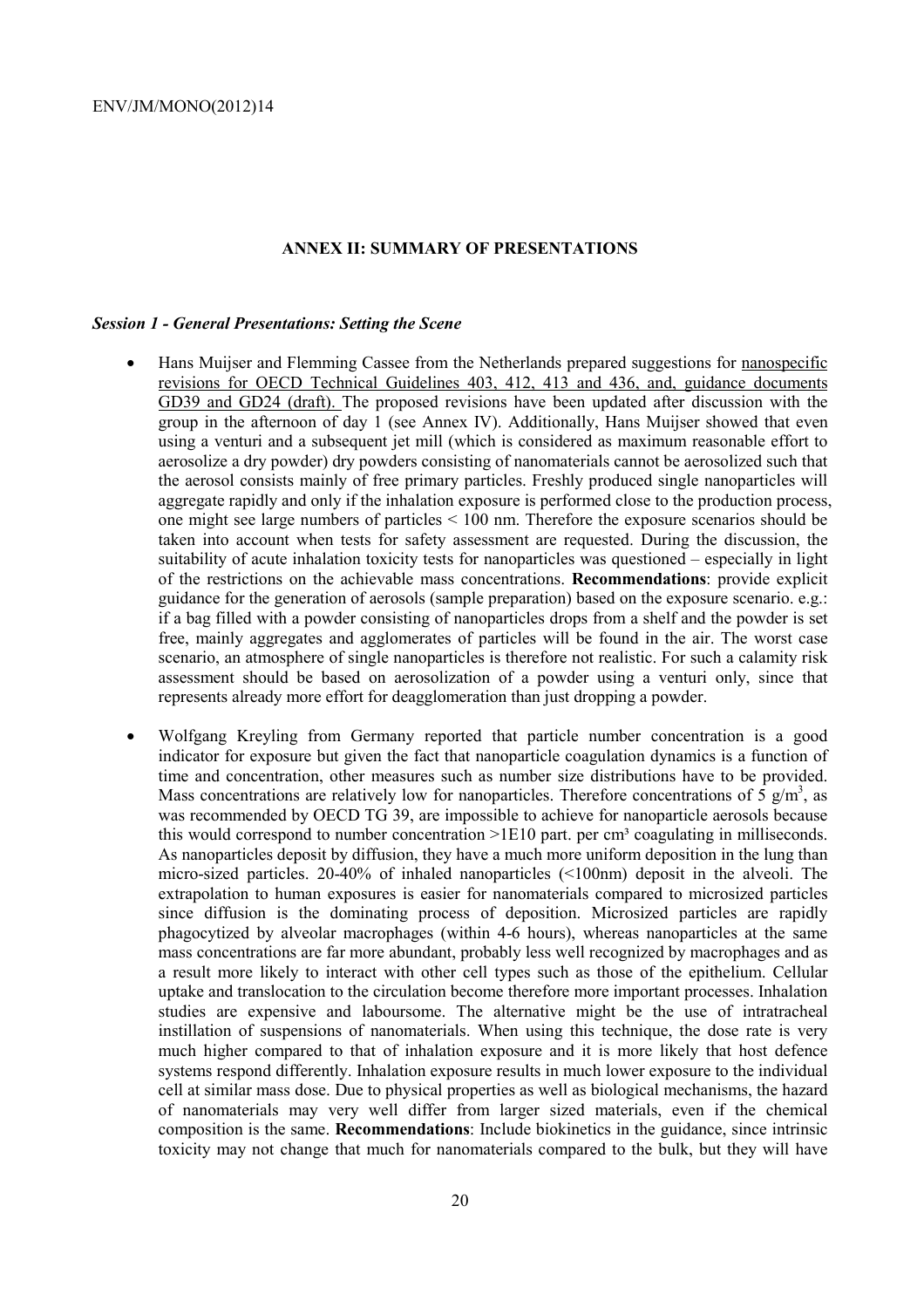different distribution patterns in the whole organism and the dose at the target site will therefore be different. This will allow the assessment of accumulation of nanomaterials in the body at low exposure levels and long term exposure.

- Hans Muijser from the Netherlands showed how nanoparticle test atmospheres with cerium dioxide particles were generated for the Dutch input in the OECD sponsorship programme. Three types of cerium dioxide were used, e.g. a microsized form from Sigma Aldrich (particle size <5µm), an aggregated form from Umicore (nanograin ceria, particle size 40nm), and another aggregated form from Antaria (Ceria dry, particle size 5-10 nm). For aerosolization a turntable dust feeder, with a venturi and a jet mill were used, which represented the maximum reasonable effort to generate small particles. SEM pictures of particles on glass fibre filters showed that the Sigma Aldrich material contained small and large aggregates and some individual particles, the Umicore material showed a few primary particles and mainly aggregates and the Antaria material showed aggregates and smaller particles. There was a large particle size distribution. Finally, a SEM picture of electric spark generated single cerium dioxide particles was shown (not used for the OECD sponsorship program).
- Günter Oberdörster from the University of Rochester (New York), United States, presented general notes on sample preparation of CNT. Inhalation and instillation exposure were compared. Inhalation has the disadvantage of a high demand in costs and expertise, but is based on realistic aerosol exposure (compared to bolus) and low dose rate whereas the same dose delivered as bolus is done at an unrealistic and extraordinary high dose rate. Nose-only exposure results in undesirable stress from being restrained as evidenced by a number of publications, whereas whole body exposure leads to oral exposure via cleaning of the fur which is in addition to gastrointestinal tract exposure via normal mucociliary escalator clearance. An alternative, but less optimal, intratracheal inhalation exposure requires anesthetized animals and circumvents the upper respiratory tract.

For instillation studies, nanomaterials have to be dispersed in an aqueous suspension which is often supplemented with surfactants to improve the dispersion and for which high energy dispersion techniques are used. Sonication duration affects particle size, resulting in increase or decrease which also depends on the solvent. All these preparatory steps can affect toxicity. An example was given for titanium dioxide. Instillation of  $TiO<sub>2</sub>$  (25 nm primary particle size) resulted in PMN responses which were lower with DPPC/albumin dispersion than with the saline dispersion and even lower when the same dose was deposited as inhaled aerosol. Respirable particle sizes by nasal or oral breathing are largely different in rats and humans, and lung deposition differs as well. A dosemetric should be chosen which is appropriate for the toxicological indicator.

**Recommendations**: Whole-body inhalation is preferred, in particular for chronic and also subchronic exposures, using the rat and inclusion of a recovery or observation period. This view was not shared by the full audience. Generation of a test atmosphere should have workplace characteristics but be adapted to adjust for rodent respirability; changes in morphology should be avoided. Aerosol characterization should include size distribution, mass, number and morphology. Data analysis should include interpretation of aerosol characteristics, NOAEL, risk assessment implications, mode of action and a strategy for dosimetric extrapolation to humans. Important is the inclusion of biokinetic data. Measurements of lung lavage parameters (neutrophils in particular) as well as lung weight are sensitive and robust endpoints to assess adverse health effects.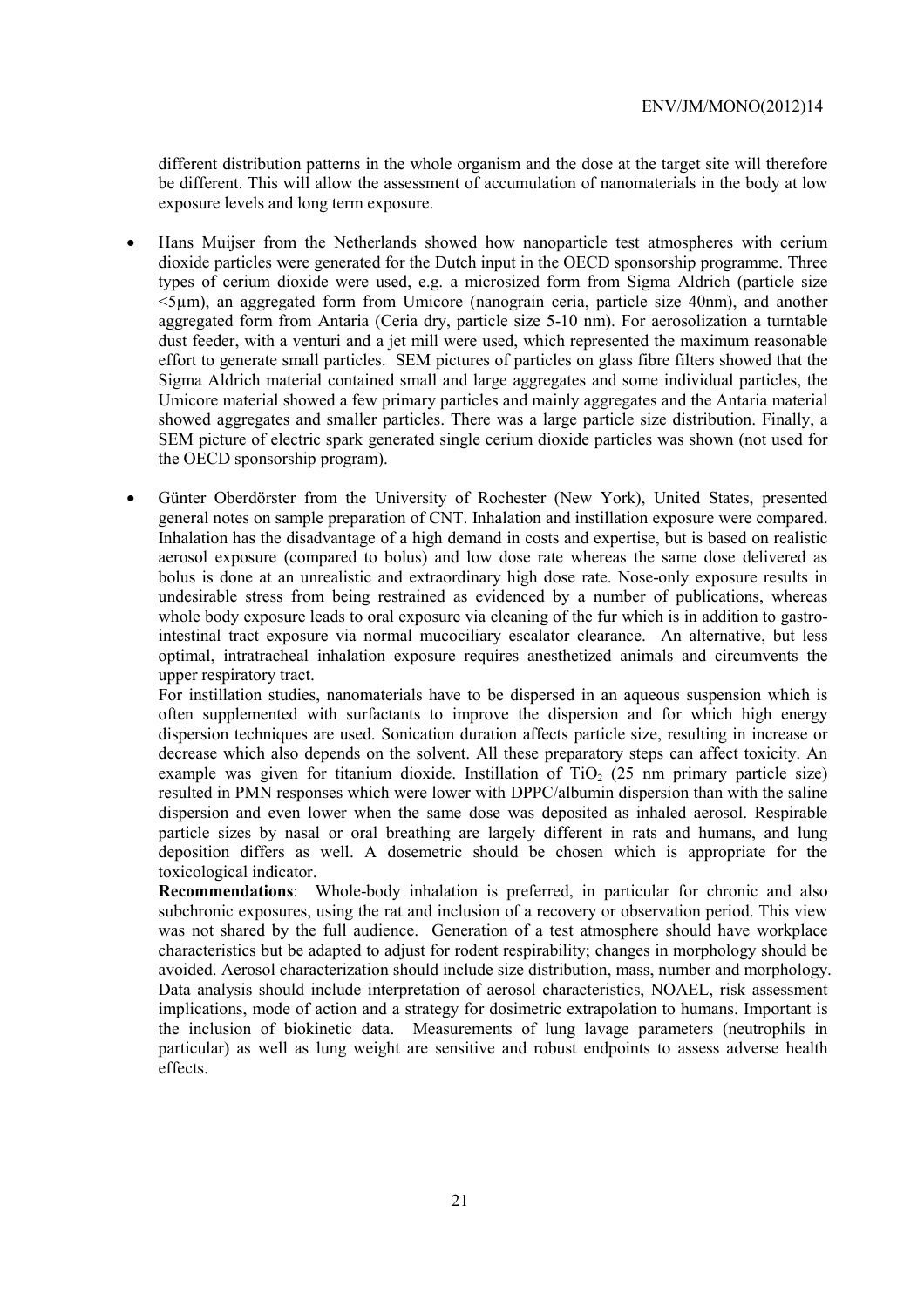### *Session 2 - Contributions by inhalation experts from the OECD Sponsorship Programme*

- Flemming Cassee from the Netherlands presented the results of a 28-day nose-only inhalation study, performed according to OECD TG412, with samples of cerium oxide (OECD NM211, 212 and 213), using one concentration and three exposure durations to obtain 3 dose levels and including a 14-day recovery period. Despite the different size distributions of the primary particles, the mass median aerodynamic diameters were comparable. The material with the largest specific surface area showed the most pronounced response also after a recovery period. Macrophages and neutrophils in BAL were increased and inflammatory effects and signs of cytotoxicity were observed, also after recovery. To assess whether persistence of the inflammation, was caused by accumulation and retention in the body, data on biodistributions were collected. Cerium oxide levels in lung reflected the exposure concentration and were slightly different for each material. Cerium oxide was also found in other organs (liver, kidney, spleen, testis) at very low levels and very slow clearance after termination of the exposure. The toxic response is not determined by the total deposited amount, there may be differences in clearance. Steady state levels differ between materials. Discussion points were the validity of using C times T, how the inhaled dose was determined and the fate. Larger particles may stay in the lungs. It was suggested that differences in surface area result in differences in absorption of gaseous materials. **Recommendations**: Mass concentration is not sufficient for comparison of nanomaterials of the same chemical composition. Retention and clearance should also be considered to be included in repeated dose studies. Dry powders will appear as aggregates upon aerosolization, which needs to be addressed in the sample preparation guidelines.
- Otto Creutzenberg from Germany presented the results of Zinc Oxide. Three materials were used: Z-COTE HP1 (coated), Z-COTE (uncoated) and ZnO 205532 (micro-sized). A 5 day range finding study  $(0.5 - 2 - 8 \text{ mg/m}^3)$  with the coated material showed histopathological effects in olfactory epithelium and nasal cavities and alveolar accumulation of macrophages. A 14-day study was done at the same concentrations and also including the other 2 materials at the high concentration level. Lavage parameters showed an increase on the day after exposure, but returned to control levels after a 14-day recovery period. PMN and protein were only increased at high concentration levels for all compounds and no effects were found on macrophages and lymphocytes. Accordingly, CINC-1 showed a dose-dependent increase 1 day and return to normal on day 14 post-exposure. IL6, TGFbeta and TNFalpha in BAL showed some increases on day 1 and 14, but had low absolute values. Histopathological effects were found in the nose and nasal cavities of animals exposed to the coated material. Macrophage accumulation was found in the lungs. All materials showed a fast dissolution in artificial lung fluid, so a distinct detection of ZnO particles in lung cells was impossible. Genotoxicity tests (MN within 14-day test; CA and MLA in vitro) were overall negative. A 90-day study was done with the coated material  $(0.3 1.5 - 4.5$  mg/m<sup>3</sup>) and microsized material  $(4.5 \text{ mg/m}^3)$ . The high dose groups showed increase of LDH in BAL and hyperplasia and mononuclear cell infiltration. These effects were stronger for microsized particles. Translocation was not detectable. An extended design for the OECD413 for nanoparticles gives a better mechanistic understanding. **Recommendations**:
	- i. Dissolution behaviour of test item (also if considered as "noble metal") should be assessed in physiological fluids mimicking various lung-specific pH ambiences (neutral, acid)
	- ii. BAL to be included mandatory.
	- iii. Toxicokinetics (chemical analysis + TEM).
	- iv. Expand endpoint pattern for genotoxicity (immunohistochemistry on oxidative damage of lung epithelial cells; MN in vivo for soluble NP.
	- v. Dry aerosol or a liquid aerosol to be used? Depending on given test item and planned test approach (hazard- or risk driven).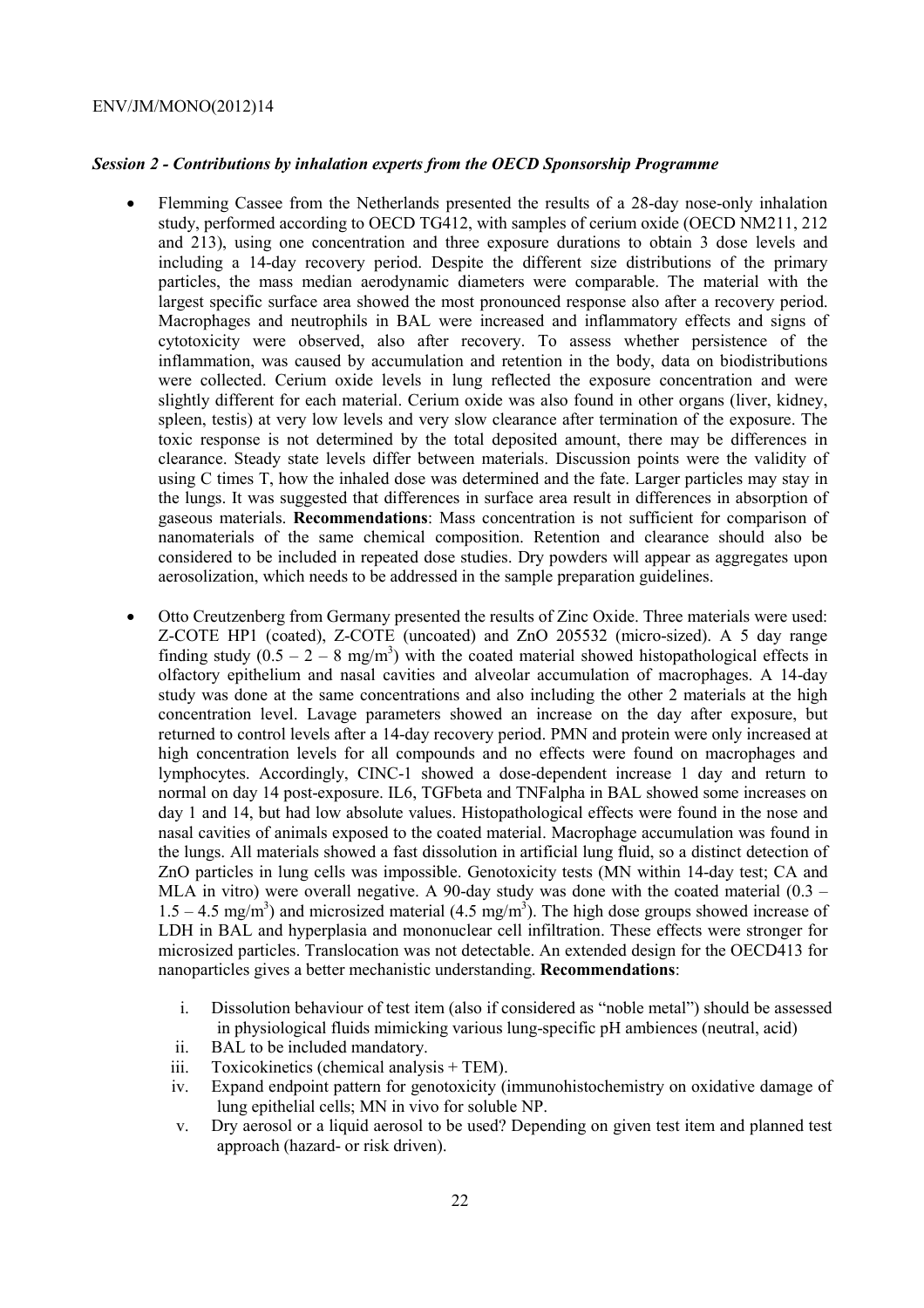It was discussed whether the lymph nodes were also assessed (they were but did not show effects) and what would be expected from the effects on ROS, which is often inconclusive for particle exposures. The physical chemical characterization was discussed and the importance of dissolution and it was mentioned that validation of immunohistochemistry (validation for e.g. quartz dusts existing, however, parallel reference within study helpful).

• Takuya Igarashi from Japan presented Carbon Nanotubes (MWCNTs and SWCNTs) in a wetdispersion using whole-body exposure for a 4-week exposure period (6 hours/day, 5days/week) followed by a 3-month observation period. The average length of the MWCNT in suspension was 0.94µm with an average diameter of 48nm. The average length of the MWCNT in the exposure aerosol was 1.1µm and average diameter of 63nm. Mass concentration of the aerosol exposed was 0.37 mg/m<sup>3</sup>. Results showed a transient and mild increase of lung weight and inflammation/fibrosis related gene (HO-1) expression. The NOAEL was determined as 0.37 mg/m<sup>3</sup>. A suspension with longer MWCNT was also prepared and showed a similar inflammatory response in intratracheal instillation tests. For SWCNT inhalation exposure tests, mass concentrations of the aerosol were  $0.03$  and  $0.13$  mg/m<sup>3</sup> for SWCNT of primary diameter 3nm and 0.08 and 0.4 for SWCNT of 1.8nm. MWCNTs, DWCNTs and SWCNTs of different manufacturers caused an increase in neutrophils in the BAL after intratracheal instillation followed by a 2-year observation period. This is a typical endpoint for inflammation. A quantitative analysis method of MWCNT in lung tissue was developed to examine the clearance of MWCNT from the lung, which is essential for kinetic modelling. **Recommendations**: The combination of inhalation and instillation is effective in dealing with the diversity of nanomaterials with limited budget and time.

#### *Session 3 - Studies on Inhalation Toxicity*

• Frieke Kuper from the Netherlands gave suggestions to update the inhalation test guidelines to make them more appropriate for testing of nanomaterials. Nanoparticles may have properties, which lead to unique deposition and distribution, and interaction with tissues. Particles may enter the brain through the olfactory bulb – which implies that intratracheal instillation is an inadequate method for detecting these effects. Therefore inclusion of the olfactory bulb in OECD 412 was proposed, possibly by histopathological examination or by PET/MRI imaging (which may be expensive and difficult). BAL should be included to assess neutrophils, which is a sensitive method and easy to conduct. It was also suggested to 'synchronize' OECD412 with OECD407, especially with respect to immune parameters. Information about the fate in the body is important, so some kind of kinetics should also be included. As a research need it was suggested to add flags for chronic or delayed effects in sub-acute studies (e.g. immune diseases, fibrosis, emphysema, cancer, cardiovascular effects and brain diseases). The current studies may not be sufficient for sensitive groups, and it should therefore be considered whether the guideline has to be augmented with compromised animals (sensitive groups for asthma, COPD, CVA). If there is more information on the mode of action in in vivo studies, with identification of biomarkers, translation to humans may be improved. Frieke suggested that progressive fine tuning and flexibility in the guideline is needed. **Recommendations**: The following parameters were suggested to be added to the existing guidelines: the olfactory bulb, BAL and kinetics. Research needs include: the best way to examine the olfactory bulb and brain, which parameters should be measured in BAL, the relation between kinetics and toxicity testing, flags or biomarkers for chronic diseases and the need to test compromised animals.

It was discussed whether the olfactory bulb is sensitive enough as the brain may be more sensitive. The brain is already included, but may be more specifically assessed. An approach should be developed on how translocation to the brain should be examined.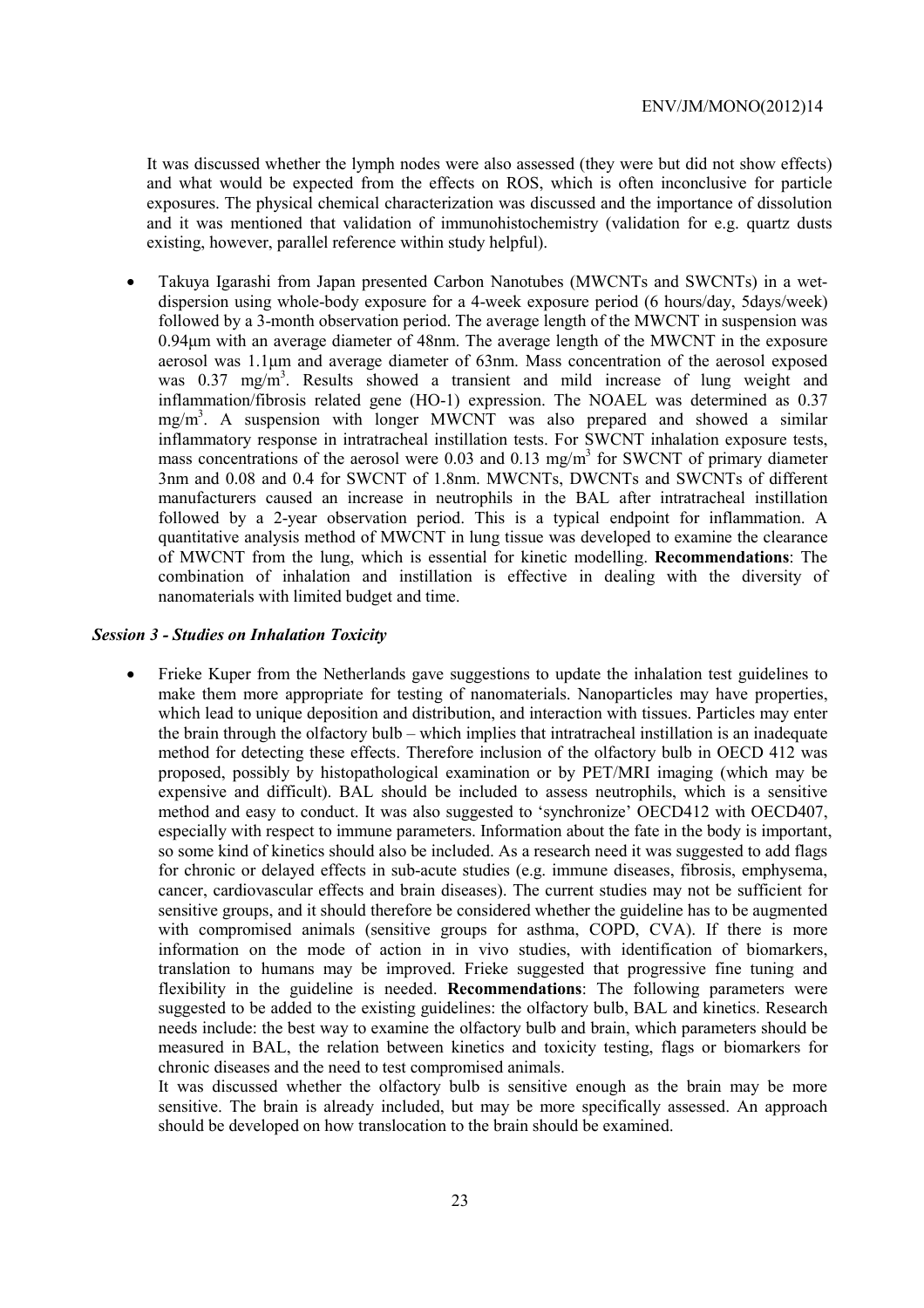• David Warheit from BIAC presented the results of an OECD413 study with carbon nano fibres (CNF) and additionally assessed cardiovascular and pulmonary endpoints. Male and female rats were exposed to 0, 0.54, 2.5 or 25 mg/m<sup>3</sup> CNF for 13 weeks and evaluated for toxicological endpoints; additional groups of high- level exposed, as well as air-exposed controls were assessed at 3 months postexposure. Bronchoalveolar lavage fluid PMN, LDH, MTP protein and alkaline phosphatase levels were increased only at the high concentration  $(25 \text{ mg/m}^3)$ , and still after a 90day recovery period. However no differences vs. control values were measured at the 0.54 or 2.5 mg/m<sup>3</sup> exposure concentrations for any BAL fluid endpoints. About 60-70% (0.5 mg/m<sup>3</sup>) to 90% (2.5 or 25 mg/m<sup>3</sup>) of the lavaged pulmonary macrophages contained nanofibres. Cell proliferation endpoints at the high dose were increased in the terminal bronchiole (no longer after recovery), in lung parenchymal or subpleural regions (both still some increase after 90-days recovery) but not mesothelial regions. In contrast, no increases in cell proliferation indices vs. air-exposed controls were measured at the  $0.54$  or  $2.5$  mg/m<sup>3</sup> exposure concentrations for any measured endpoints. No effects on cell proliferation in the heart were found at any concentration. Based upon anatomical histopathological assessments, the NOAEL was determined to be 0.54 mg/m<sup>3</sup>, because at 2.5 mg/m<sup>3</sup> only minimal inflammation of the terminal bronchiole and alveolar ducts was found by the study pathologist. In contrast, however, none of the more sensitive pulmonary biomarkers such as BAL fluid endpoints or cell proliferation indices of the respiratory tract at this exposure level  $(2.5 \text{ mg/m}^3)$  were different from control values after 90-day exposures in male or female rats. In addition, minor translocation of inhaled fibres to extrapulmonary organs was observed without any adverse systemic histopathological effects. Numerous cardiovascular and coagulation parameters were measured and did not show any effects of inhalation exposure. Local (respiratory) effects were found, but no systemic (cardiovascular) effects, which mean there was no connection between local and systemic effects. Given the apparent discrepancy in this study between the minimal (inflammation) histopathology observations vs. the lack of any significant quantitative differences measured between control values and rats exposed to 2.5 mg/m<sup>3</sup> with respect to more sensitive measured endpoints (BAL fluid analyses and cell proliferation), it is recommended that there should be a discussion regarding guidance on 1) the establishment of toxicological endpoint criteria, 2) quality of effects measured, and 3) weight-of-evidence approach requirement for establishing No Adverse Effects Levels in subchronic inhalation studies with nanoparticles. Alternatively, some findings/observations may be considered as biological adaptations.

The relative surface area of these CNF particles was discussed, which is rather small (13.8  $m^2/g$ ) compared to CNT ( $> 250$  m<sup>2</sup>/g), and may, in part, help explain the limited/minor respiratory effects measured in this study. In the discussion afterwards, the potential importance of kinetic information and/or translocation was mentioned to provide important insights and relevance for facilitating mechanistic assessment of the study findings. With regard to the importance of developing methodologies for assessing kinetics, it was noted, however, that the specific/individual methodolog(ies) for assessing nanoparticle kinetics in inhalation studies currently are not available and should be considered a high priority research need. It should also be clearly recognized that kinetic studies will require specific methodologies and corresponding validation procedures for each nanoparticle-type being tested (e.g., demonstrating the selective measurement of nanoparticle burden (vs. background) for each tissue being evaluated). In the discussion on the sensitivity of cardiovascular parameters, the use of compromised animals was mentioned. It was generally acknowledged the noncompromised rat is not a very sensitive model for detection of cardiovasculair effects. **Recommendations:**

i. The inclusion of bronchoalveolar lavage studies as essential complementary components to traditional subchronic inhalation toxicity studies (OECD 413 studies) with particles and nanoparticles;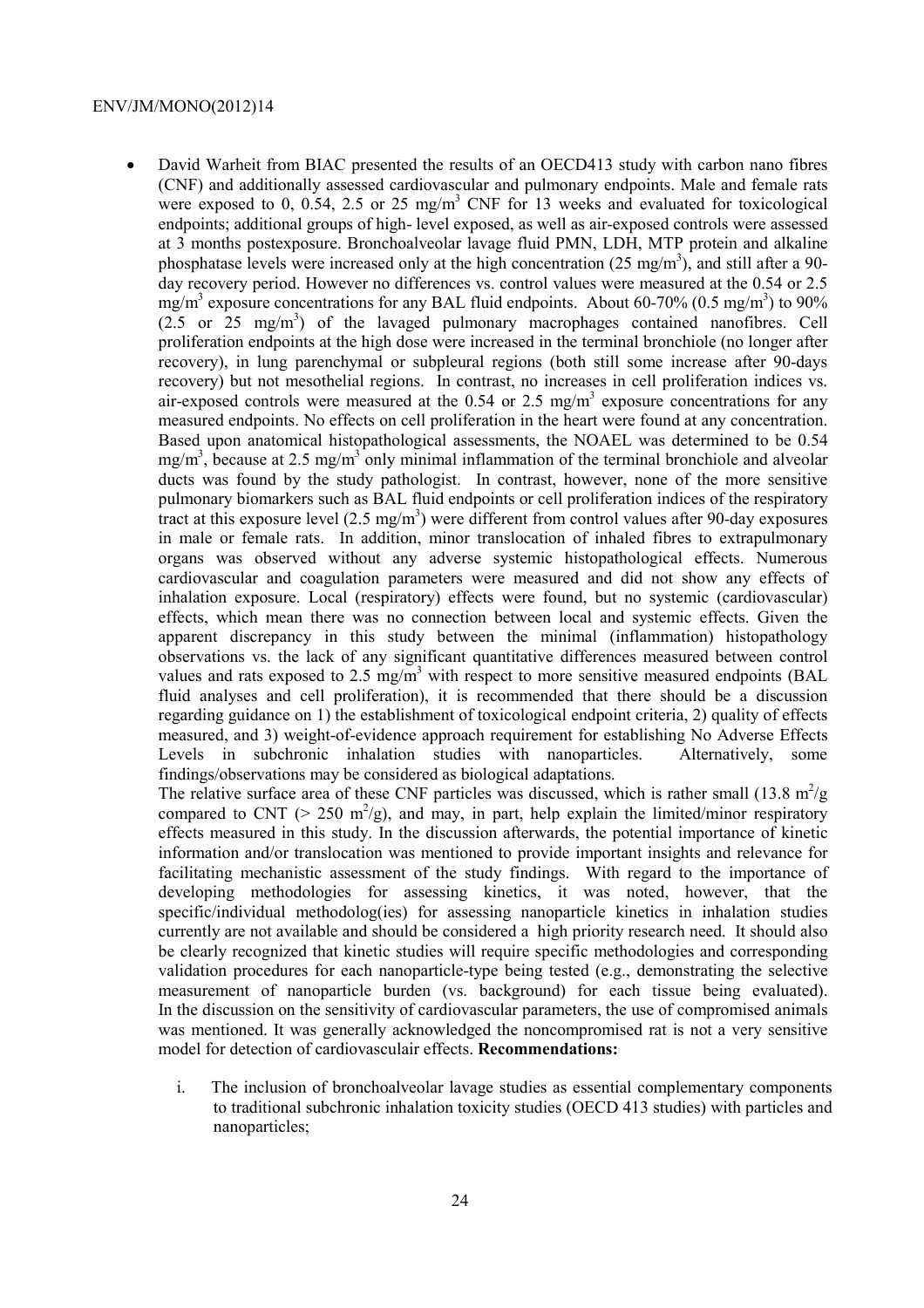- ii. A strong consideration of cell proliferation studies (of various components of the respiratory tract) as recommended supplementary/ complementary components to traditional subchronic inhalation toxicity studies (OECD 413 studies) with particles and nanoparticles;
- iii. Development of better guidance criteria for establishing No Adverse Effect Levels in subchronic inhalation toxicity studies (OECD 413 studies) with particles and nanoparticles.
- Juergen Pauluhn from BIAC presented data of a subchronic 13-week inhalation studies with MWCNT in rats using a modular directed-flow nose-only inhalation system. The study design (duration of post exposure period of 6 months) and the selection of exposure concentrations utilized kinetic simulation of cumulative lung particle-volume burdens of MWCNT. The mechanistic basis of simulation was that lung inflammation is dependent on the cumulative displacement volume of MWCNT within the population of phagocytic cells as well the adaptive increase of these cells at overload conditions. The hypothesis of study was that onset of particle overload and the increase in particle elimination half-time are tightly associated. The outcome of study, both in regard to kinetic endpoints and biomarker of pulmonary inflammation, confirmed the PBPK simulations. The cumulative MWCNT dose that did not exceed an elimination halftime of  $t/2 = 70-90$  days at the end of the 13-week exposure period represented the NOAEL of study whereas the increase of t1/2 to approximately one year was considered to be as evidence that the Maximum Tolerated Cumulative Dose (MTD) has been attained or exceeded. JP concluded that pulmonary inflammation was best characterized by kinetic changes indicative of lung overload and neutrophilic granulocytes in Bronchoalveolar lavage. Moreover in regard to dosimetry and dose metric the apparent density of the particle (agglomerate or assemblage) appeared to be the most decisive dosimetric endpoint. This conclusion appears to be logical because the particle-displacement volume determines the degree of lung overload and inflammogenic potency accordingly. In other words, the most important dose metric in inhalation studies is the cumulative mass concentration which can readily converted to the cumulative retained particle volume by using the known relationship of particle volume = mass divided by agglomerate density. Of note is that the method used for density determination addresses pyknometrically the void space between particles (e.g., mercury pyknometry). Examples were presented which showed that the NOAELs correlated well with the particle densities of various types of particles (MWCNT, aluminum oxyhydroxide, AlOOH; iron oxide, Fe<sub>3</sub>O<sub>4</sub>, carbon black, and toner). The approximately 50-times lower density of MWCNT was considered to be the primary cause of their approximately 50-times higher inflammogenic potency relative to iron oxide. Based on computational toxicology, JP demonstrated further that the NOAELs and OELs for different kinds of particulates (from nano to micronsized) can be predicted and that the predictions match empirical data and existing workplace standards. It was concluded that for these types of particles, following dosimetric, morphometric, and exposure duration-related adjustments, a unified OEL of 0.5 microliter particle volume/ $m<sup>3</sup>$  (8 hours exposure/day/5 days per week, chronic exposure) is scientifically founded and defensible. This volumetric concentration can readily be converted to mass by multiplication with the particle density. The related derivation and conclusions were substantiated by multiple inhalation studies which can be summarized as follows: The subchronic exposure to respirable solid aerosols of MWCNT was tolerated without effects suggestive of systemic toxicity. Kinetic analyses demonstrated a markedly delayed clearance of MWCNT from lungs at overload conditions. Translocation into LALNs occurred only at dose levels where frank pulmonary inflammation occurred. Aluminum oxyhydroxide (AlOOH), a poorly soluble powder, with a primary particle size of either 10 or 40 nm, was examined to study as to how the agglomerate size and primary particle size modulate lung toxicity (6 hr/day, 5 days/week, 4 week exposure period followed by 3 months postexposure period). The findings support the hypothesis that deposited particles retained in BAL-cells exert toxic and kinetic properties similar to the agglomerated, micronsized particles than to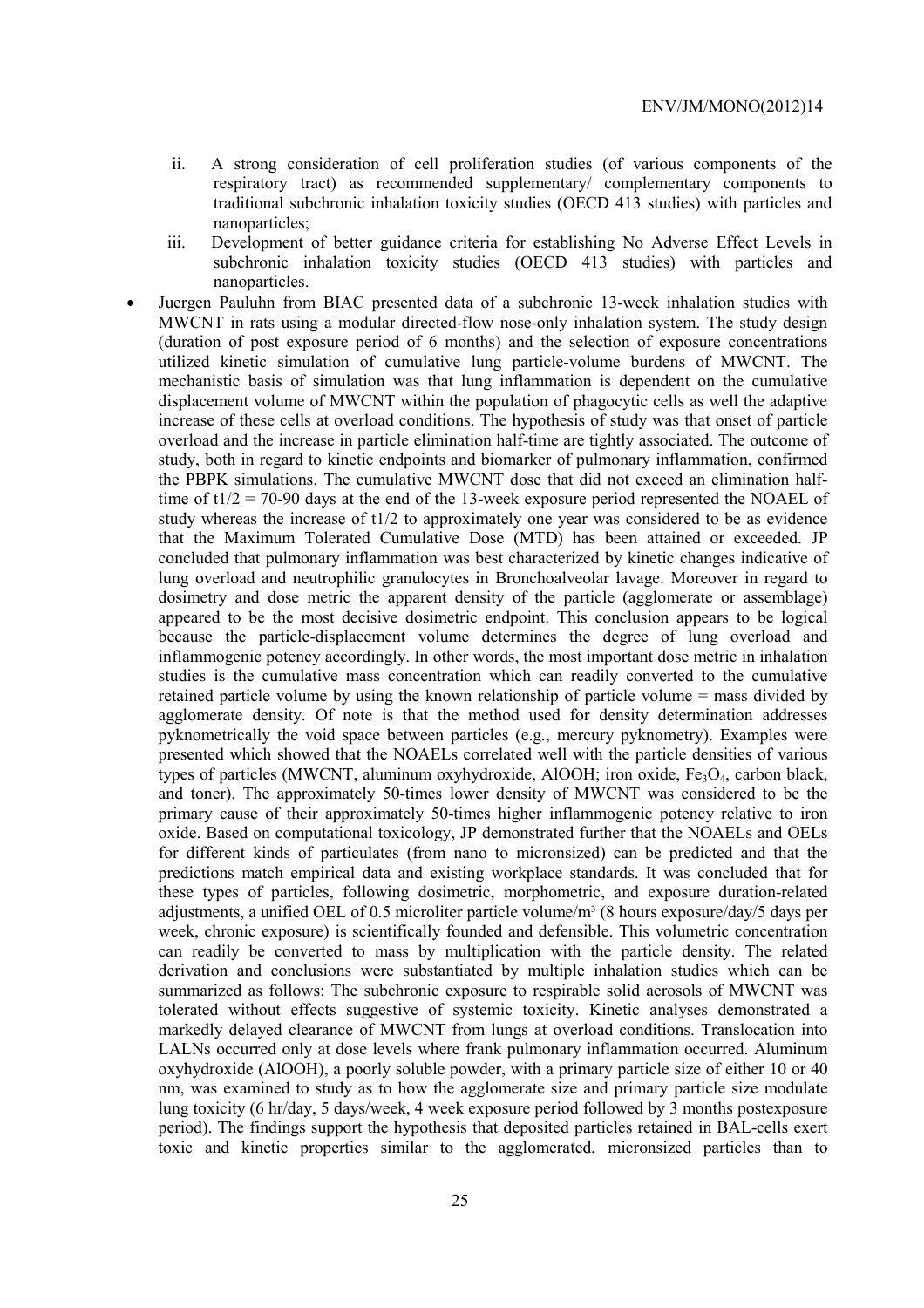disintegrated nanoparticles. The degree of pulmonary effects appears to be better associated with the particle volume metric than a particle mass or a particle surface area metric. The particlevolume related overload was dependent on the 'agglomerate density', a particle characteristic commonly inappropriately defined in conventional inhalation studies. Rats nose-only exposed to pigment-sized iron oxide dust  $(Fe_3O_4,$  magnetite) in a subchronic 13-week inhalation study according to the OECD testing guidelines TG#413 and GD#39 were subjected to kinetic analyses made during a 3 months postexposure period. It was demonstrated that the kinetic factors were causative for lung inflammation occurring. Reversibility at cumulative exposure levels exceeding the lung overload threshold were dependent on kinetic factors. **Recommendations**: The apparent agglomerate density of inhaled particles appears to be amongst the most important characteristics which differentiate nanoparticle structures (low density) from granular micron sized particles (high density). The most robust exposure dose metrics appears to be the mass concentration (external, internal). Both the study design (dose selection) and the selection of the post exposure recovery period should take into account the kinetic behavior at non-overload and overload conditions. Animal numbers and study costs can be significantly reduced by executing hypothesis-based (PBPK-modeling) repeated exposure inhalation studies. Bronchoalveolar lavage and specialized approaches differentiating extravasated collagen (inflammatory) and that produced locally by myofibroblasts (fibrogenic) are important adjuncts worthwhile to consider. A combination of 4-week repeated inhalation studies accompanied by PBPK-based study design was considered to be the most powerful means to identify and assess nano-/micronsized pulmonary toxicity. Such an approach is self-validating in itself and delivers implicitly the information required for risk characterization and prioritization of testing (mode of action and associated critical metrics, reversibility, estimation of OEL).The duration of the recovery period is determined by the retention time of the particles. For each study, the outcome should be predicted and serve as a basis for a study. If the prediction is not correct, there is particle specific toxicity. GD39 should differentiate between acute and repeated dose toxicity and focus on cumulative lung burden. No nano-specific paradigms are needed, but overload occurs earlier for nanomaterials.

It was discussed whether there is a threshold for density, as this may be changed due to aerosolization, and whether an upper or lower limit applies to this concept. This concept is applicable for the particles in the respiratory range. Macrophage overload is the basis of this concept. Inhalation studies should be done to assess specific effects.

• Craig Poland from United Kingdom talked about the fibre paradigm and how it relates to other, non-fibrous nanoparticles that meet the same criteria of a low aerodynamic diameter yet one or more high aspects (e.g. plates, low density bundles). Fibrous shape can result in enhanced toxicity if the fibres are sufficiently long, durable and present in a location where their length prevents effective clearance such as the alveolar region and serosal cavities which may lead to inflammation, fibrosis and/or cancer. If not biopersistent, the dissolution of fibres will lead to breakage/dissolving resulting in their effective clearance and hence, reduction of dose. Short fibres are phagocytosed and cleared, again leading to a reduction in dose. Aerodynamic diameter (determining deposition), physical size and durability determine the fate of high aspect nanoparticles such as fibres (e.g. nanotubes or nanowires) or plates (e.g. grapheme platelets) and how they are dealt with in the lung and if they elicit frustration of phagocytosis.

The pleura have been shown to be a target organ for pathogenic fibres such as asbestos. This would suggest a presentation of dose in this cavity and evidence from human autopsy show the presence of air pollution particles in the pleural space (black spots) suggesting that a fraction of inhaled particles transits through the pleural space. A recent study has also shown the transit of lung instilled carbon nanotubes into the pleural space of rats. Whilst low aspect (nano)particles can exit the pleural space to the draining lymph nodes via pore-like structures (stomata) on the parietal pleural wall, high aspect (nano)particles may be retained and elicit as response. This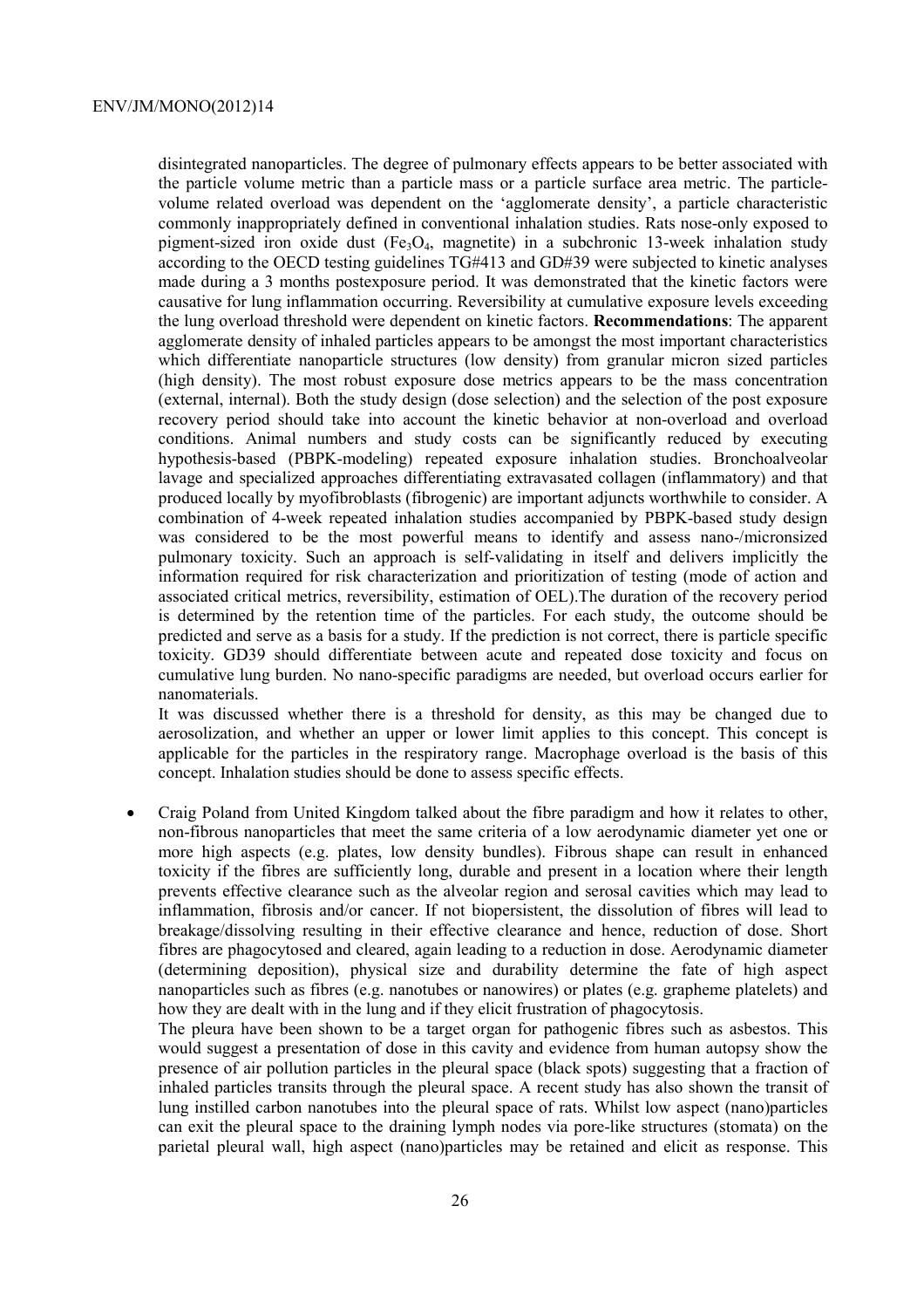presentation of dose and genesis of a response is shown in the staging of mesothelioma with the earliest stage involving the parietal pleura only, not the visceral pleura. This retention and effect was shown experimentally whereby fibrous and platelet nanoparticles injected in the pleural cavity resulted in their retention leading to an acute inflammatory response, and fibrosis which did not occur after injection of non-fibrous nanoparticles and these were detected in the outlying lymph nodes. However it was stressed that further work needs to be done to assess if such acute and sub-acute effects are likely to lead to mesothelioma or a benign lesion.

Some questions were asked about the preparation of the dispersions and about the next steps to assess the pleura. It was suggested that the effect should be studied, not just the presence of particles and also the retention over time. **Recommendations**: Inflammatory cells (differential cell count for total and percentage cells) in BAL should be a requirement in the test guidelines for all particles (and relevant to other substances) as a sensitive measure of respiratory effects. It is suggested that examining pleural effects and guidance on how to do this should be included in the test guidelines as a useful addition, but not compulsory and this would only be relevant to high aspect particles (an aspect  $\gg$  10 $\mu$ m) such as fibres, plates and low density bundles.

• Shoji Fukushima from Japan presented data on a toxicity study with MWCNT. As for a carcinogenicity study, whole body exposure was preferred, this was also used for shorter term studies. Dry aerosols were generated up to 5 mg/ $\text{m}^3$  by spin air sieve method. Lung tissue was dissolved to use for SEM and showing similar picture of MWCNT as for the aerosol. After the exposure, particles were found in the bronchiolar and alveolar space. On 28 days after exposure, all was phagocytozed and significant increases were found in total protein, albumin and alkaline phosphatase in BAL. A 14-day study again showed deposition of particles in the bronchiolar and alveolar spaces from 0.2 mg/m<sup>3</sup> in phagocytosed form and 1 mg/m<sup>3</sup> in free form, which were consistent up to a 4-week recovery period. At 5 mg/m<sup>3</sup> also deposition was found in the lung associated lymph nodes, which was higher after a 4-week recovery period. Histopathology showed granulation at 5 mg/m<sup>3</sup>, which aggravated after a 4-week recovery and multinuclear giant cells were found after recovery. Total protein, albumin, alkaline phosphatase and inflammation were increased after exposure and showed less increase after 4 weeks. Neutrophil infiltration was found at  $5mg/m<sup>3</sup>$ . A 13-week study is ongoing at present.

Some questions were asked about physicochemical characteristics, which was done on the bulk material, dose selection for the upcoming 2-year study, and about particle deposition in the nose where pathological changes were found.

• Wolfgang Kreyling from Germany talked about study designs for biokinetics. Nanoparticles deposit by diffusion and as the distance between air and circulation is small in alveoli (1-2µm), particles may have easy access to the circulation and can accumulate in organs. An intratracheal intubation study was done with radiolabelled spark generated iridium particles (CMD is 20nm, primary particle size 2 nm). The aerosol was inhaled within 5 seconds, allowing high (number) concentrations  $(107 \text{ cm}^3)$ . Particles were deposited in the complete lung and the fractions deposited in airways were excreted through the feces within 24 hours. Only little (0.1%) translocation in the liver, which increased over the first week and remained constant up to six months after exposure, and also similar translocation in the brain, spleen and heart. Experiments with 20nm and 80nm iridium and iridium particle labelled carbon nanoparticles (20nm, sparkgenerated) showed that translocation is dependent on the size of the material. Intratracheal intubation / ventilation versus nose-only exposure showed that  $\frac{3}{4}$  of the deposition in the brain goes via the olfactory nerves and ¼ via systemic translocation. Further inhalation studies using 20nm gold, silver and TiO<sub>2</sub> nanoparticles clearly showed further substantial material differences in translocation of nanoparticle. Just after inhalation, most particles are deposited in the lungs. A rapid translocation occurs, resulting in long term retention (28 day) at low levels. All the nanoparticle aerosols used were freshly generated without any surface coating. Quantitative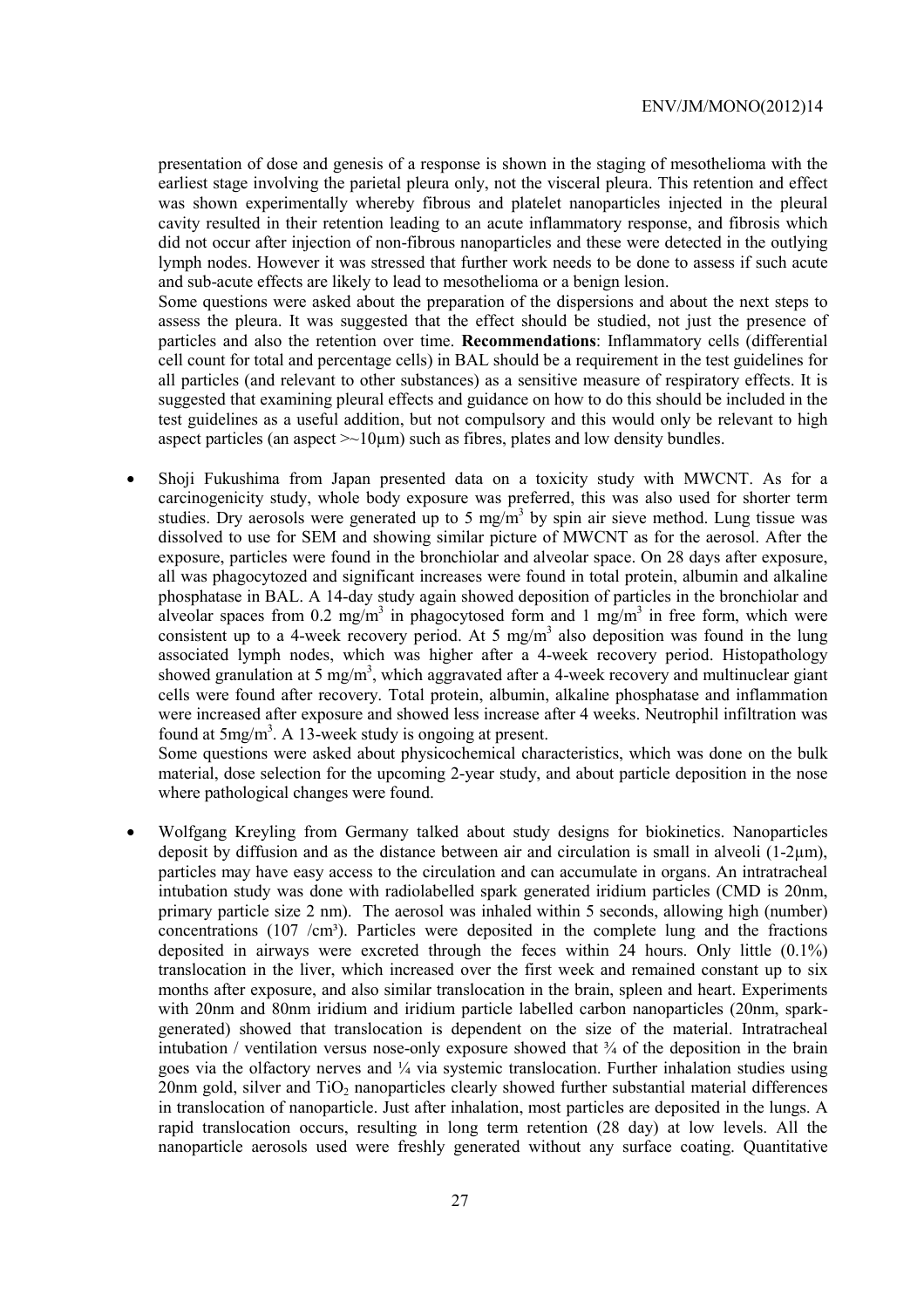biokinetics can teach us about differences in translocation between particles. It was discussed whether coatings or surface modifications particularly used to obtain stable nanoparticle suspensions may affect translocation, which is unknown, whether more studies should be done with radiolabelled materials, which may be helpful to get information on distribution, and whether an overload concept applies, which may for aggregates but not single particles. **Recommendations**: Include biokinetics in the test since different distribution patterns in the whole organism are likely dependent on physicochemical characteristics of nanoparticle aerosols and the dose at the target site will therefore be different. This will allow the assessment of accumulation of nanomaterials in the body.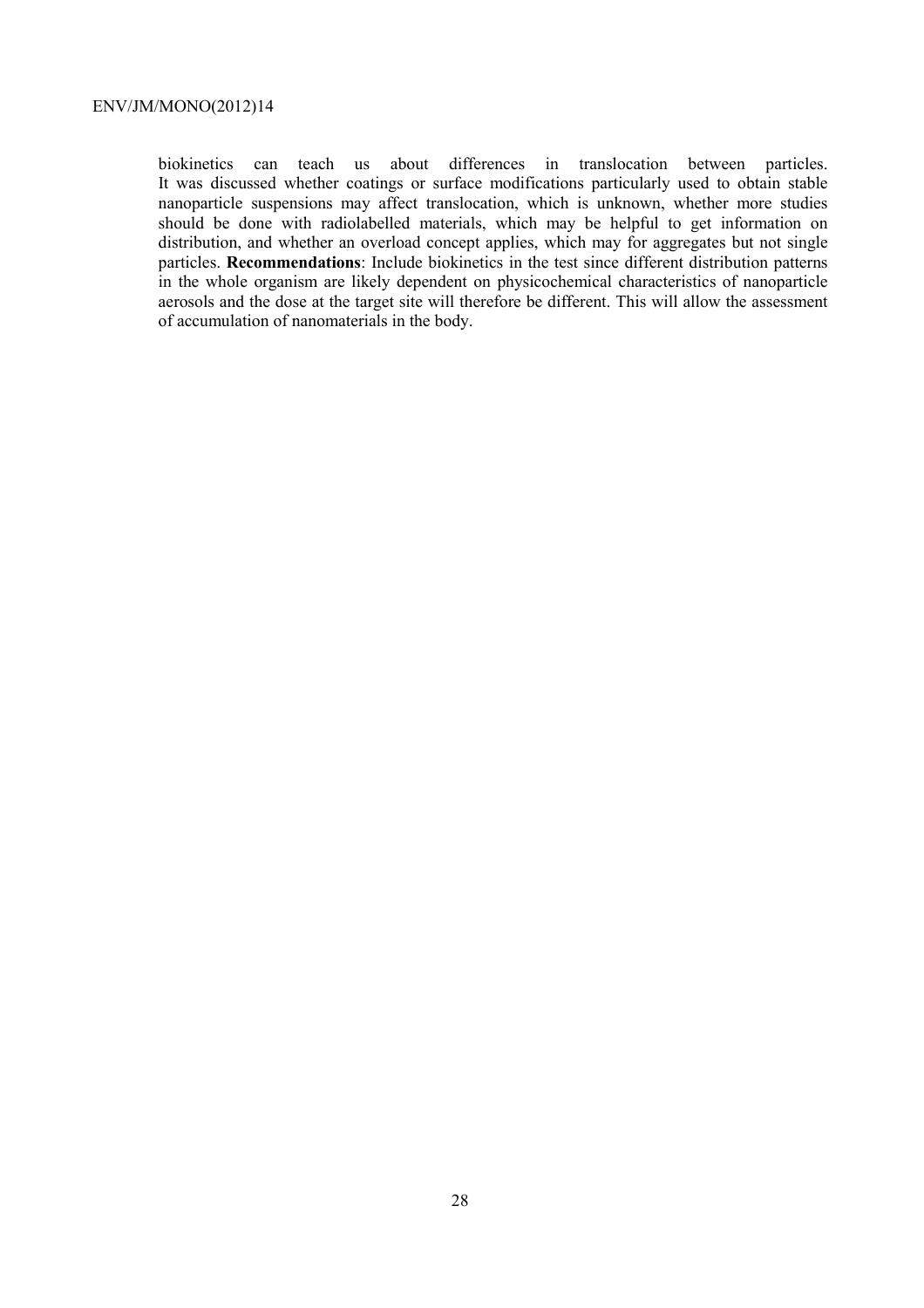### **ANNEX III: PARTICIPANTS LIST**

### *Austria/Autriche*

**Ms. Elisabeth WEBER** *Seibersdorf Laboratories*

### *Denmark/Danemark*

**Dr. Håkan WALLIN** *Professor National Research Center for Working Environment*

### *Finland/Finlande*

**Mr. Jukka ANTIAINEN** *Finnish Safety and Chemicals Agency*

### *France*

**Mrs. Anne BRAUN** *Head of Experimental Toxicology Unit Experimental Toxicology Unit National Institute for Industrial Environment and Risks (INERIS)*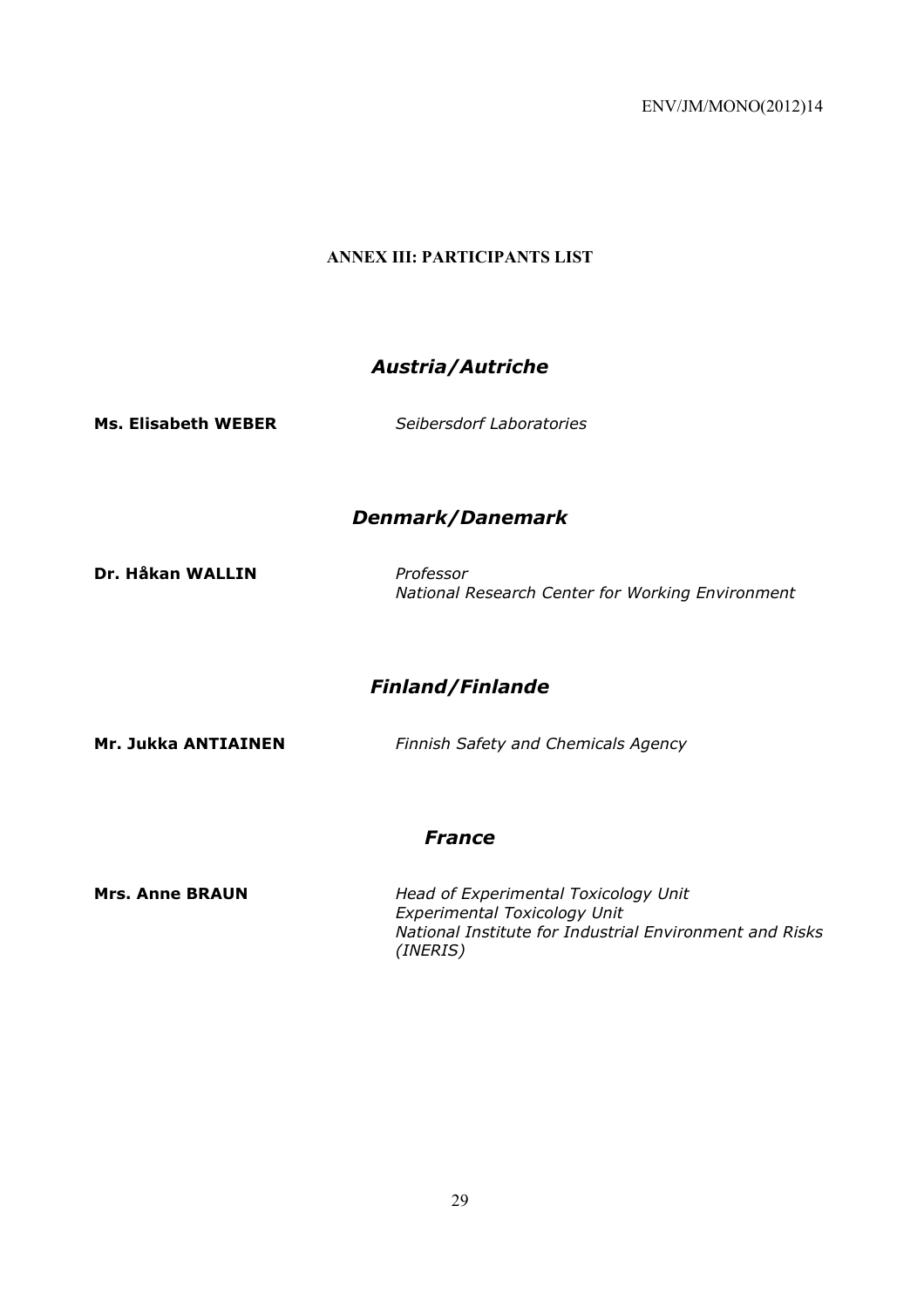## *Germany/Allemagne*

| <b>Ms. Cornelia LEUSCHNER</b> | Division Nanotechnologies<br>Federal Ministry for the Environment, Nature<br>Conservation and Nuclear Safety (BMU)                  |
|-------------------------------|-------------------------------------------------------------------------------------------------------------------------------------|
| <b>Dr. Harald BRESCH</b>      | 4.2 Environmental Material and Product Properties<br>Federal Institute for Materials Research and Testing<br>(BAM)                  |
| <b>Dr. Otto CREUTZENBERG</b>  | Inhalation Toxicology & Chemical Risk Assessment<br>Fraunhofer Institute of Toxicology & Experimental<br>Medicine (Fraunhofer ITEM) |
| <b>Dr. Mario GOETZ</b>        | Chemical Product Safety-Toxicology<br>Chemical Product Safety-Toxicology<br>Federal Institute for Risk Assessment (BfR)             |
| <b>Mr. Uwe HEINRICH</b>       | Inhalation Toxicology & Chemical Risk Assessment<br>Fraunhofer Institute of Toxicology & Experimental<br>Medicine                   |
| <b>Mr. Frank HERZBERG</b>     | <b>Chemical Safety</b><br>Federal Institute for Risk Assessment (BfR)                                                               |
| Dr. Wolfgang KREYLING         | Institute of Lung Biology & Disease;<br><b>Helmholtz Centre Munich</b>                                                              |
| <b>Dr. Robert LANDSIEDEL</b>  | Senior Manager<br><b>Experimental Toxicology and Ecology</b><br><b>BASE SE</b>                                                      |

## *Japan/Japon*

| <b>Dr. Mizuo AZUMA</b> | Senior Researcher<br>National Institute of Occupational Safety and Health<br>(JNIOSH)                                                                                    |
|------------------------|--------------------------------------------------------------------------------------------------------------------------------------------------------------------------|
| Dr. Shoji FUKUSHIMA    | Director<br>Japan Bioassay Research Center<br>Japan Industrial Safety and Health Association                                                                             |
| Mr. Takuya IGARASHI    | Senior Researcher<br>Research Institute of Science for Safety and<br>Sustainability (RISS)<br>National Institute of Advanced Industrial Science and<br>Technology (AIST) |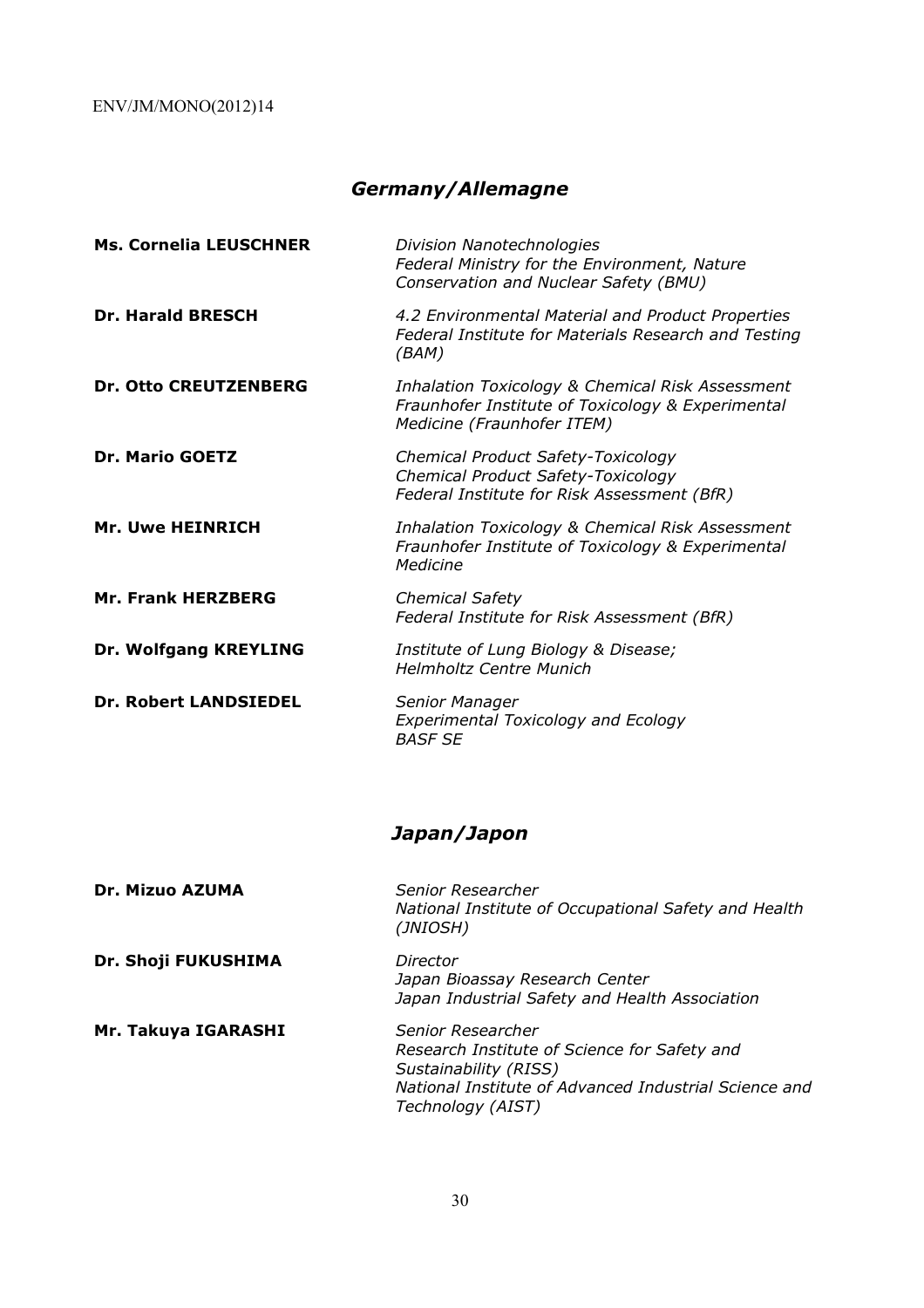**Dr. Yumi Umeda** *Japan Bioassay Research Center Japan Industrial Safety and Health Association*

## *Korea/Corée*

**Mr. Kisoo JEON** *HCT*

**Dr. Il Je YU (Representing ISO at the meeting)**  *Professor Hoseo University*

### *Netherlands/Pays-Bas*

| <b>Dr. Betty HAKKERT</b>       | <b>Bureau REACH/Expert Centre for Substances RIVM-</b><br><b>SEC</b>                                       |
|--------------------------------|------------------------------------------------------------------------------------------------------------|
| Dr. Josje ARTS                 | <b>HSE Dept - Toxicology Europe</b><br><b>AkzoNobel NV</b>                                                 |
| Dr. Peter BOS                  | <b>RIVM Bilthoven</b>                                                                                      |
| Dr. Flemming. R. CASSEE        | Centre for Environmental Health Reaserch<br>National Institute for Public Health and Environment<br>(RIVM) |
| <b>Dr. Ilse GOSENS</b>         | Centre for Environmental Health Research<br>RIVM                                                           |
| <b>Frieke KUPER</b>            | Board-certified Toxicologic Pathologist<br><b>TNO Quality and Safety</b>                                   |
| <b>Dr. Hans MUIJSER</b>        | <b>TNO Triskelion</b>                                                                                      |
| <b>Dr. Yvonne STAAL</b>        | TNO Triskelion                                                                                             |
| <b>Mr. Tom VAN TEUNENBROEK</b> | Ministry of Infrastructure and the Environment                                                             |

### *United Kingdom/Royaume-Uni*

**Dr. Craig POLAND** *Research Toxicologist SafeNano Institute of Occupational Medicine*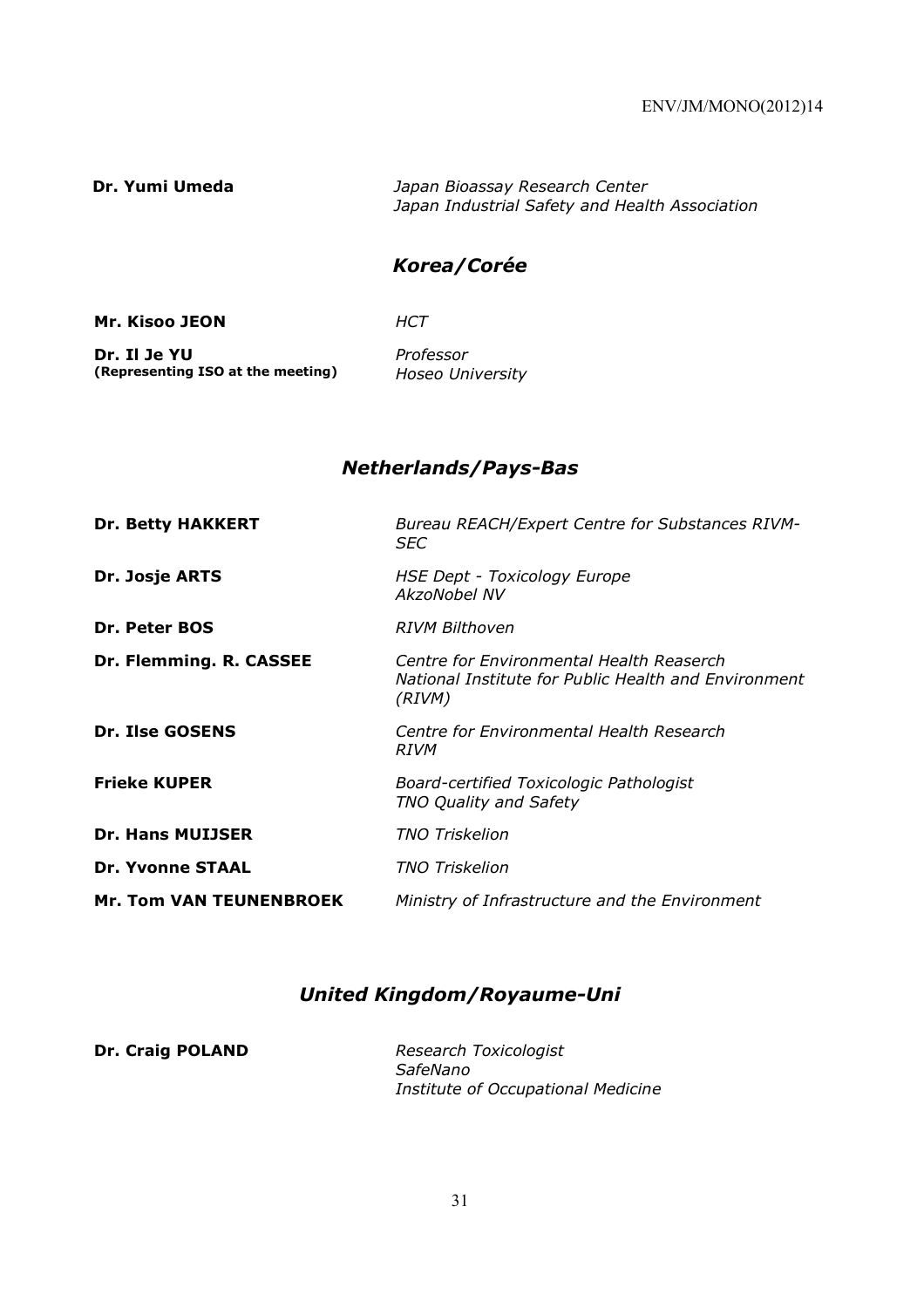| <b>Dr. Rachel SMITH</b> | <b>Health Protection Agency</b>                                                                                          |
|-------------------------|--------------------------------------------------------------------------------------------------------------------------|
|                         | <b>United States/États-Unis</b>                                                                                          |
| Dr. David LAI           | Toxicologist<br><b>Existing Chemicals Assessment Branch</b><br>US Environmental Protection Agency                        |
| Dr. Günter OBERDORSTER  | Professor<br>Dept of Environmental Medicine<br>University of Rochester, University of Rochester<br><b>Medical Center</b> |
| <b>Dr. Phil SAYRE</b>   | Associate Director<br>Office of Pollution Prevention & Toxics<br>U.S. Environmental Protection Agency                    |

### *EU/UE*

| Maila PUOLAMAA               | <b>Policy Officer</b><br>Chemicals - REACH<br>European Union |
|------------------------------|--------------------------------------------------------------|
| <b>Mme Kirsten RASMUSSEN</b> | Scientific Officer<br>IRC.<br>European Union                 |
| <b>Dr. Juan RIEGO SINTES</b> | Scientific Officer<br>JRC<br>European Union                  |

## *Business and Industry Advisory Committee (BIAC)/Comité consultatif économique et industriel (BIAC)*

**Dr. Josje ARTS** *Senior Toxicologist, ERT HSE Department, Akzo Nobel N.V. Toxicology Europe*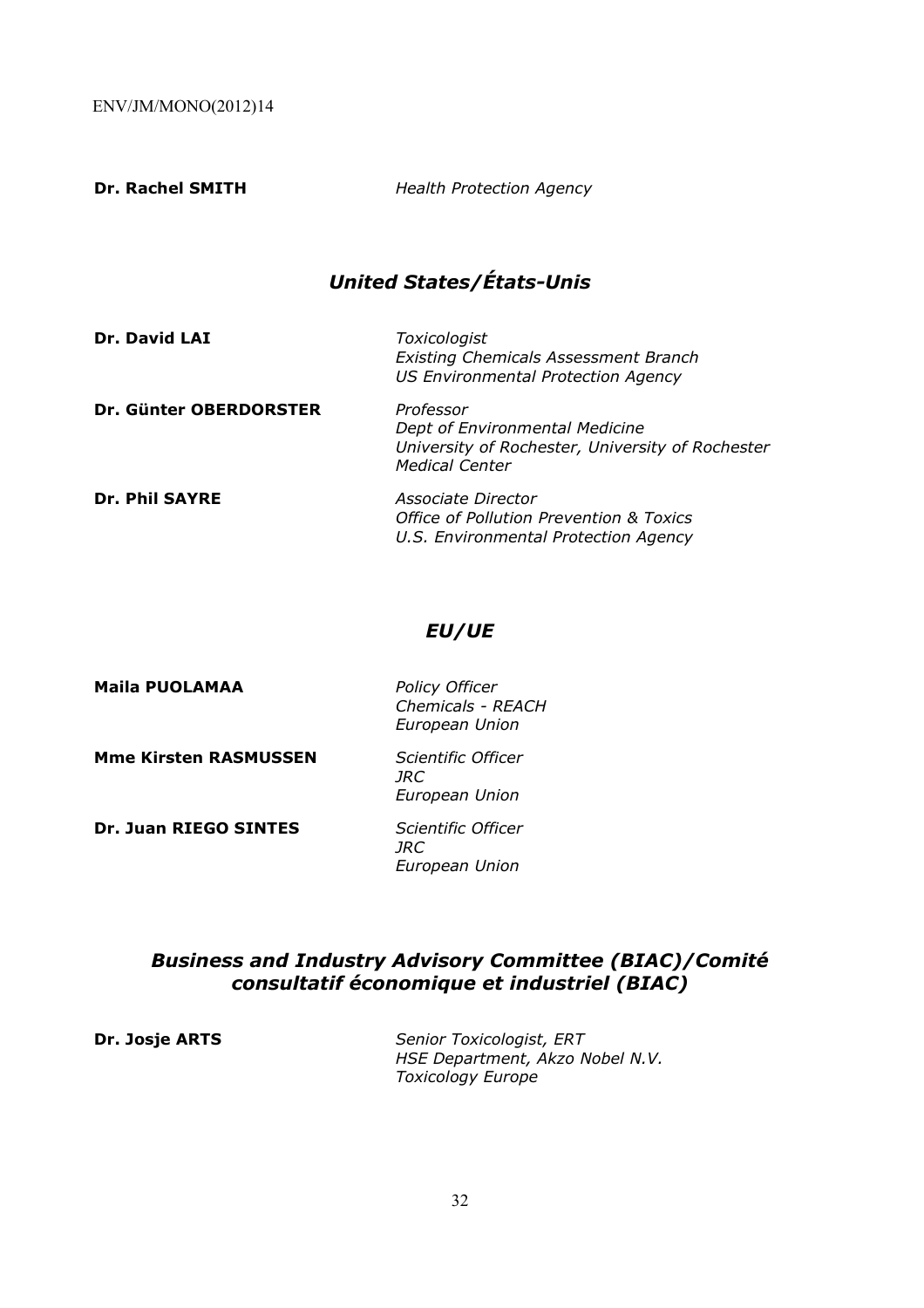| <b>Dr. Klemens BERTHOLD</b>      | Clariant Produkte<br><b>Evaluation of Chemicals</b><br>Senior Expert Toxicology        |
|----------------------------------|----------------------------------------------------------------------------------------|
| <b>Dr. David CARLANDER</b>       | Director of Advocacy<br>Nanotechnology Industries Association aisbl                    |
| <b>Jenny HOLMQVIST</b>           | Risk Assessment Manager<br>CFFIC                                                       |
| <b>Dr. Juergen PAULUHN</b>       | Chief Experts Toxicology/ Inhalation<br><b>Bayer HealthCare</b>                        |
| <b>Dr. Jacques RAGOT</b>         | <b>HSE Manager</b><br><b>BMS-IO-S&amp;T-PSRA</b><br><b>Bayer Material Science AG</b>   |
| <b>Dr. Jean-François REGNIER</b> | Principal Toxicologist<br>Toxicology and Environment Department<br>Arkema France       |
| <b>Dr. David WARHEIT</b>         | DuPont Haskell Laboratory                                                              |
| <b>Ms. Karin WIENCH</b>          | <b>Head of Regulatory Toxicology</b><br>Product Safety, GUP/PC Z-470<br><b>BASF SE</b> |

## *Environmental NGO*

**Mme Antonietta GATTI** *Expert, ECOS - Belgium*

# *International Council on Animal Protection in OECD Programmes*

| Dr. Samantha DOZIER                                    | Policy Advisor, Nanotechnology & Medical Testing<br><i>Issues</i><br><b>Regulatory Testing Division</b><br><i>ICAPO</i> |
|--------------------------------------------------------|-------------------------------------------------------------------------------------------------------------------------|
| <b>Professor Barbara ROTHEN-</b><br><b>RUTISHAUSER</b> | Universite de Freiburg                                                                                                  |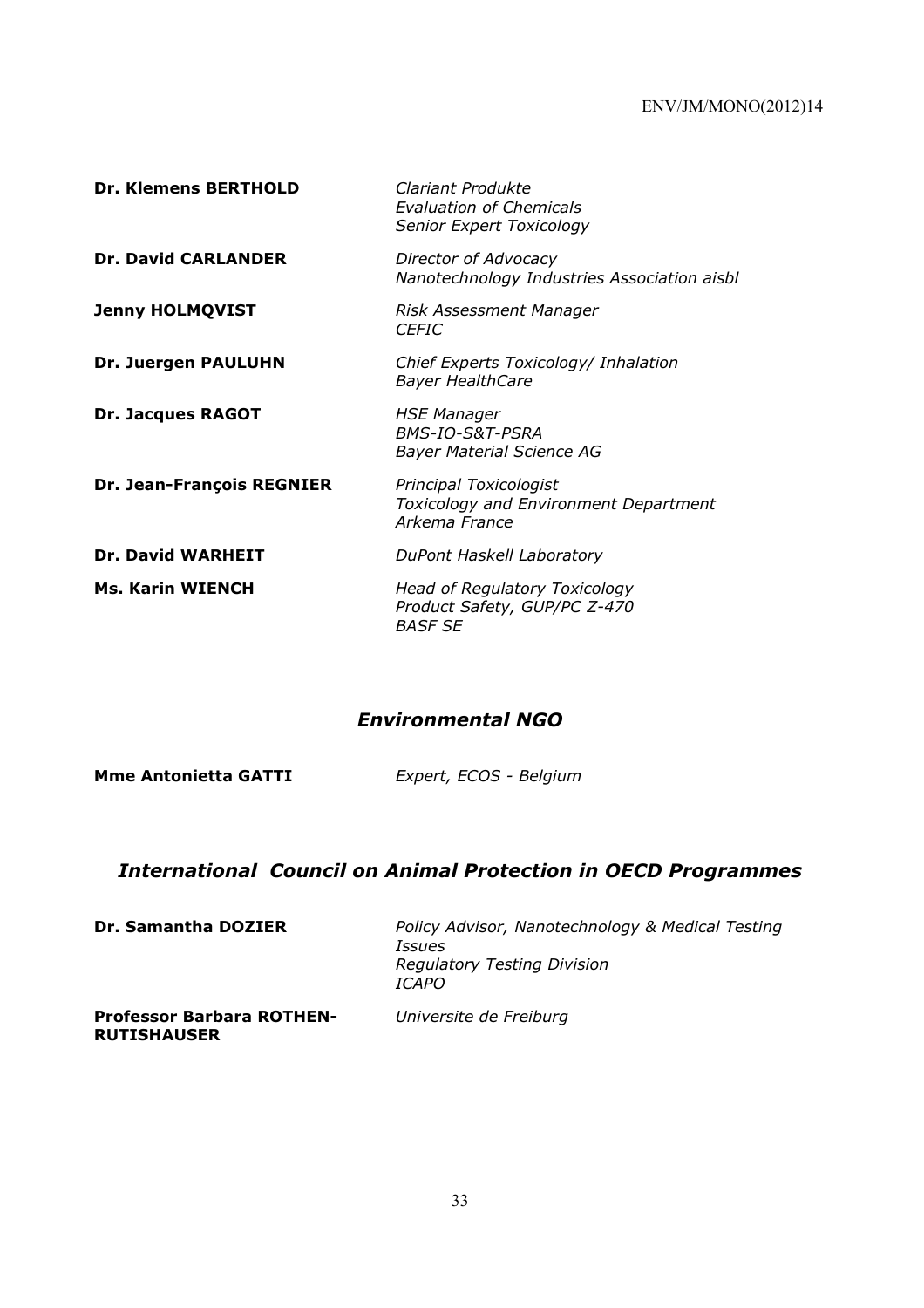### *OECD/OCDE*

**Mr. Peter KEARNS** *Principal Administrator ENV/EHS* 

**Mme Laurence MUSSET** *Principal Administrator* 

*ENV/EHS* 

### *National Institute for Industrial Environment and Risks (INERIS)*

**Dr. Benedicte TROUILLER** *Chronic Risk Division*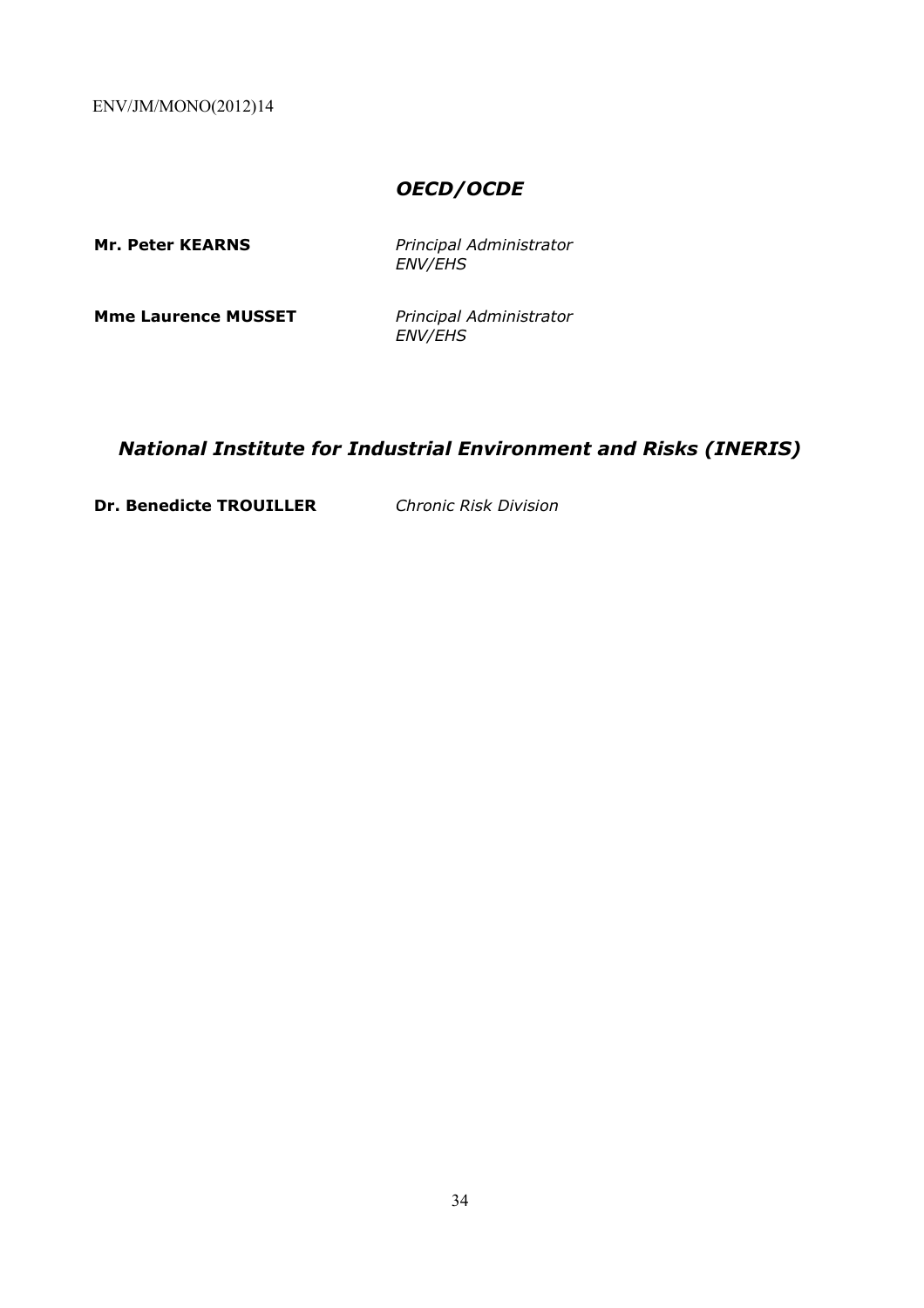### **ANNEX IV:SUGGESTED REVISION FOR THE OECD TEST GUIDELINES AND GUIDANCE DOCUMENTS**

### **Suggested revision for OECD Test Guidelines and Guidance Documents Drafted by Hans Muijser (TNO Triskelion bv) and Flemming R. Cassee (RIVM)**

#### *A. TG 403/412/413/436 on Inhalation Toxicity in light of the use for testing nanomaterials*

- **Add to par 15 of TG 403** (and as such applies to other inhalation TGs): "The individual nanosized particles of nanomaterials (or the elements of nanostructured materials) are smaller than the particle size ranges mentioned above. Nanomaterials should be dispersed as small as reasonably possible. This means that the aerosol preparation has to be optimized for respirability  $($ MMAD) as well as being representative for worst-case exposure scenarios. However, aggregation and agglomeration seriously hamper generation of an aerosol consisting of nano-sized particles from a powder. Maximum reasonable effort is to aerosolize a powder by a venturi (Cheng et al., 1989) and further deagglomerate the particles in the aerosol with a jet-mill (Cheng et al., 1985; Castranova et al., 1996). If human exposure data are available adjust the size distribution of the aerosol such that it reflects realistic exposure scenarios. Attainable aerodynamic particle size distributions are generally expected to be in the  $0.3 - 3$  µm range, but aerosols consisting of single nanoparticles cannot be expected. If relevant, aerosols with smaller particles can be generated by atomizing a sufficiently diluted dispersion of nanoparticles (preferable in water; Mahurin and Cheng, 2007) or by evaporation and subsequent condensation of e.g. metals."
- **Add to par 25 of TG 403** (and as such applies to other inhalation TGs): For nanoparticles mass based dose metrics may not be the most appropriate and therefore also CMAD (count median aerodynamic diameter) may be relevant to characterize exposure to nano particles. This implies that instruments based on counting individual particles should be used (e.g. SMPS, ELPI).

### **TG 436**

Delete the last sentence of paragraph 4:

"This Test Guideline is not specifically intended for the testing of specialized materials, such as poorly soluble isometric or fibrous materials or manufactured nanomaterials."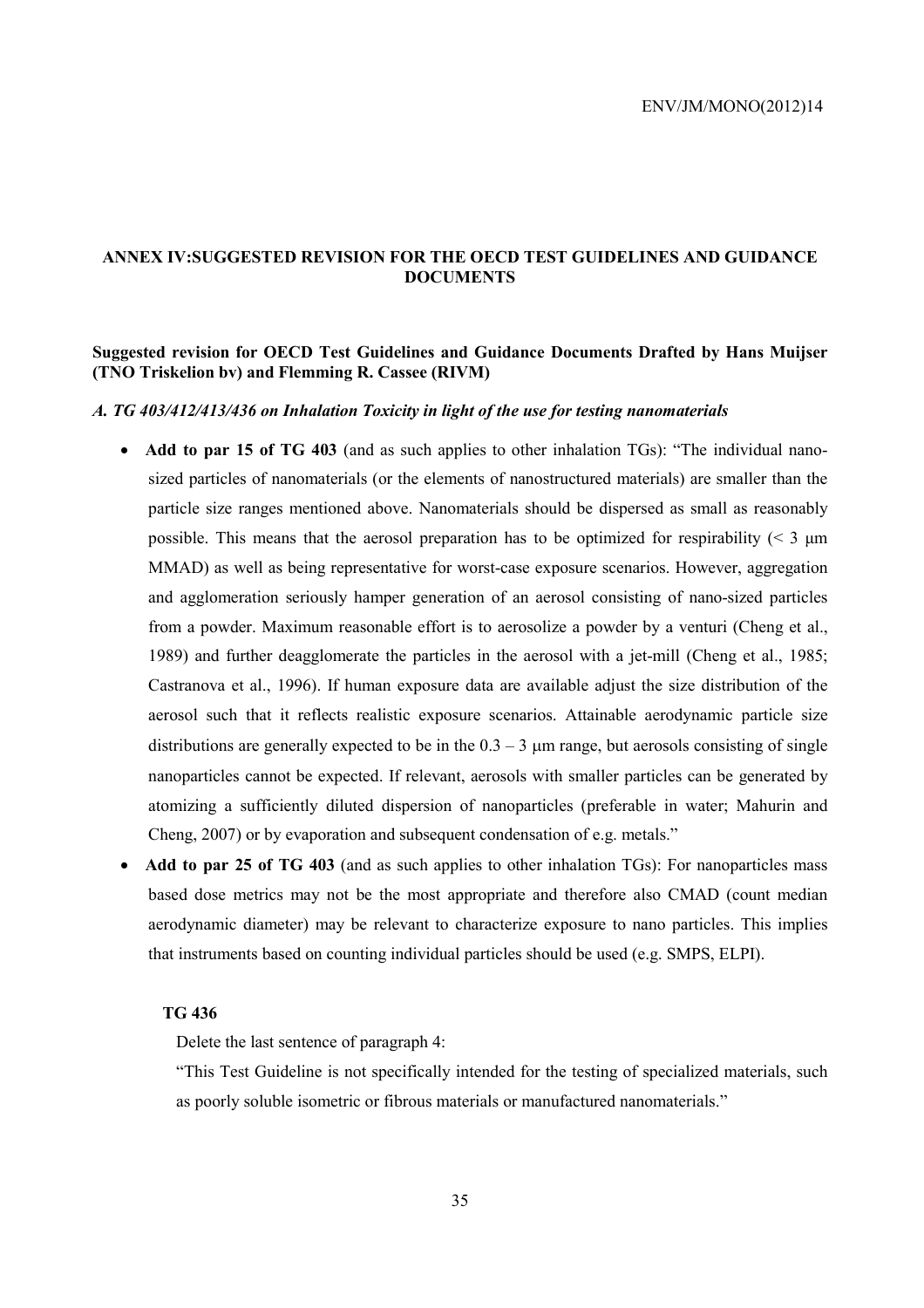#### **TG412 and 413**

Delete in par 2: "This Test Guideline is not specifically intended for the testing of nanomaterials"

#### *B. ENV/JM/MONO(2009)28 Guidance Document on Acute Inhalation Toxicity Testing*

#### **On Page 44 include an extra item between 74 and 75**

"Although by definition nano-sized particles do not seem to fit into the 1-3 µm size range, the MMAD of an aerosol generated from a powder of nano-sized particles is invariably much larger than the primary particle size. This is because the aggregates or agglomerates of primary particles are hardly broken apart into primary sized nanoparticles when applying the usual methods of aerosol generation (e.g. venturi, fluidized bed). While inhalation toxicity tests with aggregates or agglomerates of nanosized particles seem adequate for risk assessment for handling of powders, it may be relevant for risk assessment of nanoparticles in the production phase to include inhalation toxicity of aerosols consisting only of single nanoparticles. This can only be accomplished using special techniques e.g. electrospray, spark generators, atomizing a sufficiently diluted dispersion (Mahurin and Cheng, 2007), evaporation and subsequent condensation of e.g. metals alternatively, the original production process should be used in a small scale version. However, it should be taken into consideration that primary particles in an aerosol readily aggregate, in particular at high concentrations ( $>10^5$  cm<sup>-3</sup>) and that the aggregation velocity and size is dependent on the concentration. Hence, it may not always be technically feasible to keep (aggregated) particle size constant for different concentrations at the port of entry of the test animals (nose). In this case, C x t may not be constant. As indicated above (see 33), mass based dose metrics may not be the most appropriate and therefore also CMAD (count median aerodynamic diameter) may be relevant to characterize exposure to nano-sized particles. This implies that instruments based on counting individual particles should be used (e.g. SMPS, ELPI) such that representative measures are taken for animal exposures. Given the impact of the shape of fibres and particles, information on morphology is recommended to be collected from the test atmospheres."

### **Item 76 on Page 44: The third sentence should read**:

"They should be designed to collect and classify the entire range of particle sizes present in the inhalation chamber. "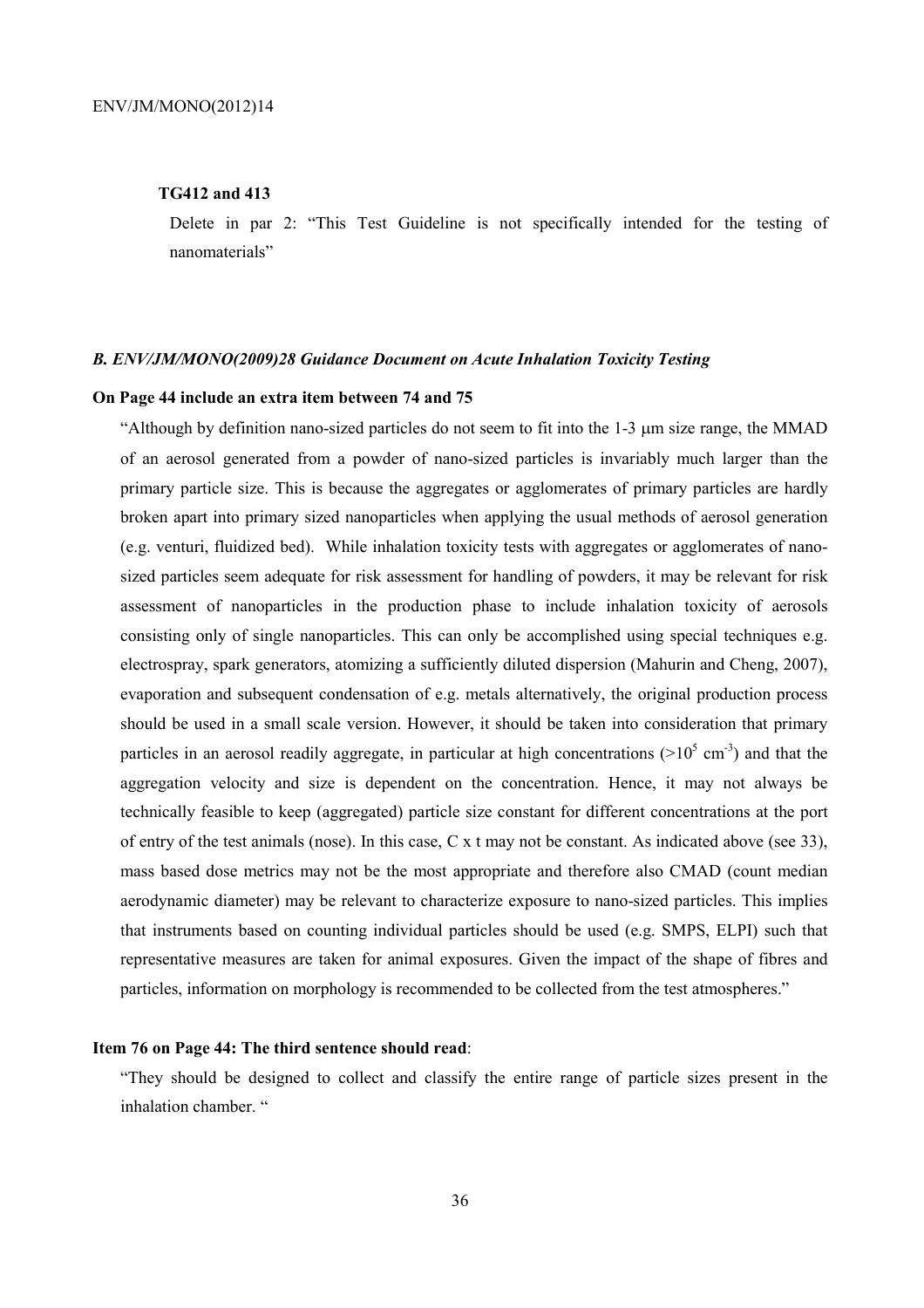### *C. ENV/JM/MONO(2010)25 Preliminary Guidance Notes on Sample Preparation and Dosimetry for the Safety Testing of Manufactured Nanomaterials*

The following modifications are suggested for ENV/JM/MONO(2010)25 Preliminary Guidance Notes on Sample Preparation and Dosimetry for the Safety Testing of Manufactured Nanomaterials:

#### **Section D.4**

i) "Exposure by inhalation of an aerosol of nano-sized particles which will in most cases be aggregated or agglomerated with substantial larger dimensions than the primary particles."

#### **Section D.4.1 Respiratory tract exposures**

"Although much research on nanoparticle toxicity have used saline to deliver test material to the lung via intra-tracheal instillation/aspiration, inhalation is the physiological process during which (nano)particles are deposited in the respiratory tract and the lungs, allowing for a slow build up of the dose and for normal clearance processes to occur. Therefore, inhalation is the highly preferred route of exposure prescribed in standard OECD Test Guidelines and this is the only way to determine the NOEL for the airborne concentration of suspended (nano-sized) particle dust."

"All technical aspects of inhalation toxicology studies including the use of dynamic nose-only inhalation systems are addressed in the OECD guidelines 403, 436, 412 and 413 and the associated guidance document GD 39 [OECD (2009) Guidance Document on Acute Inhalation Toxicity Testing. Environmental Health and Safety Monograph Series on Testing and Assessment No, 39].

The following specific aspects for studying the inhalation toxicity of nano-sized particles should be taken into consideration:

#### **1: Characterization of the test atmosphere**

The toxicity of aerosols in the 1-3 µm particle size range (MMAD) is expressed in mass based concentrations (e.g.  $mg/m<sup>3</sup>$ ). In most cases, a test atmosphere generated from a powder consisting of nano-sized particles will contain aggregates or agglomerates of nano-sized particles. Therefore, in general, the aerosol can be characterised with the usual instruments. ie. cascade impactor or other instruments based on mass and inertial forces, However, for the toxicity of nano-sized particles mass based dose metrics may not be optimal and the number of particles or the total surface area may be more relevant. Mass based instruments are insensitive to nano-sized particles because of their low weight (e.g. 1 million 10 nm particles may have the same weight as one 1 µm particle). Therefore, if separate nano-sized particles can be expected to be present, mass based instruments to characterize the